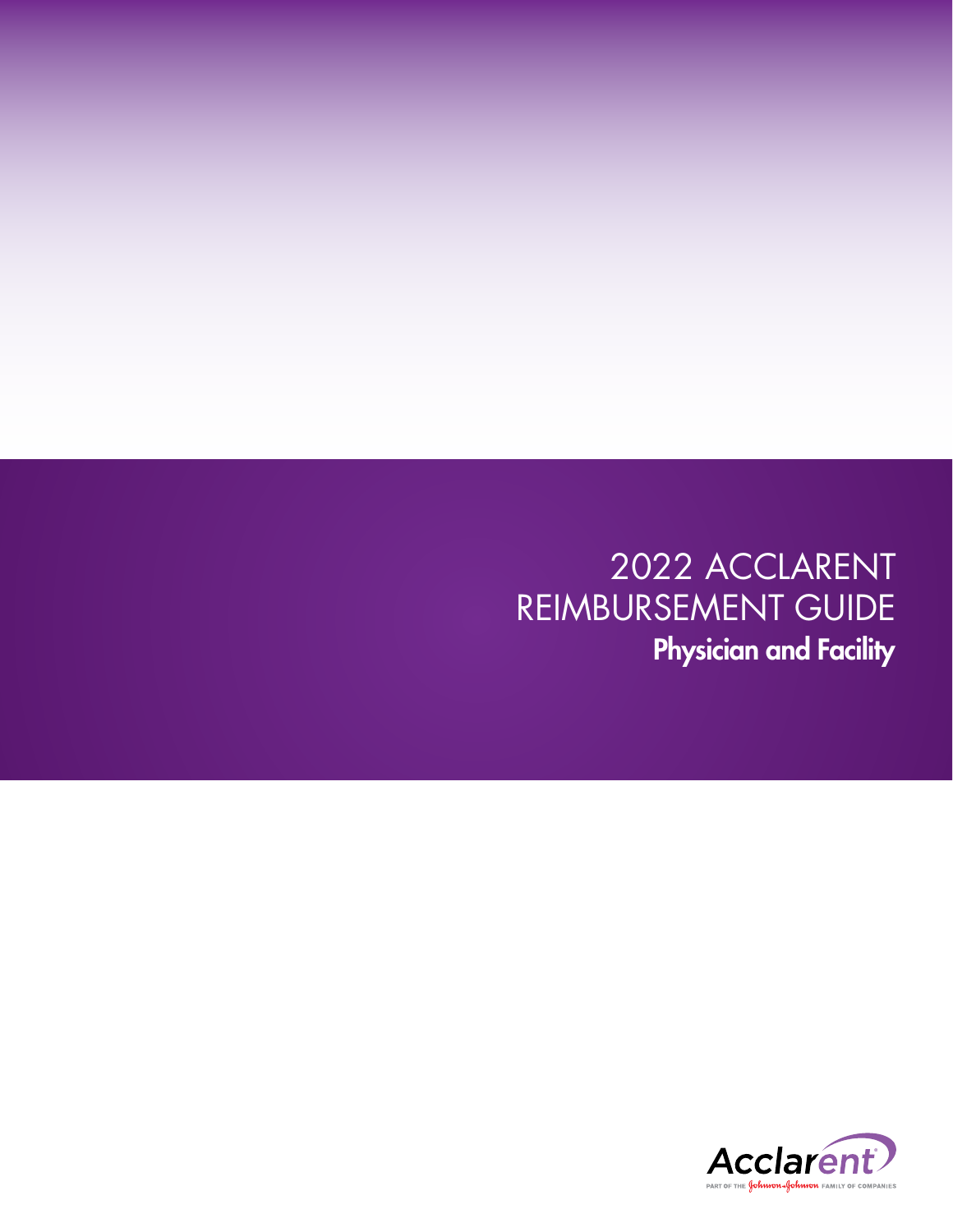# TABLE OF CONTENTS

This guide has been developed to assist you in obtaining physician and facility reimbursement for:

- Nasal/Sinus Endoscopic Surgery
- Eustachian Tube Balloon Dilation
- Airway Endoscopic Surgery
- Computer Assisted Surgical Navigation

These procedures may be a covered service if they meet all of the requirements established by Medicare and private payors. It is essential that each claim be coded properly and supported with appropriate documentation in the medical record.

## **FACILITY**

| Nasal/Sinus Endoscopic Surgery      | 3  |
|-------------------------------------|----|
| Eustachian Tube Balloon Dilation    | 6  |
| Airway Endoscopic Surgery           | 8  |
| <b>Computer Assisted Navigation</b> | 8  |
|                                     |    |
| <b>PHYSICIAN</b>                    |    |
| Nasal/Sinus Endoscopic Surgery      | 9  |
| Eustachian Tube Balloon Dilation    | 13 |
| Airway Endoscopic Surgery           | 17 |
| <b>Computer Assisted Navigation</b> | 17 |
|                                     |    |

The information is provided to assist you in understanding the reimbursement process. It is intended to assist providers in accurately obtaining reimbursement for health care services. It is not intended to increase or maximize reimbursement by any payer. We strongly suggest that you consult your payer organization with regard to local reimbursement policies. The information contained in this document is provided for information purposes only and represents no statement, promise or guarantee by Acclarent concerning levels of reimbursement, payment or charge. Similarly, all CPT® & HCPCS codes are supplied for information purposes only and represent no statement; promise or guarantee by Acclarent that these codes will be appropriate or that reimbursement will be made.The third-party trademarks used herein are trademarks of their respective owners.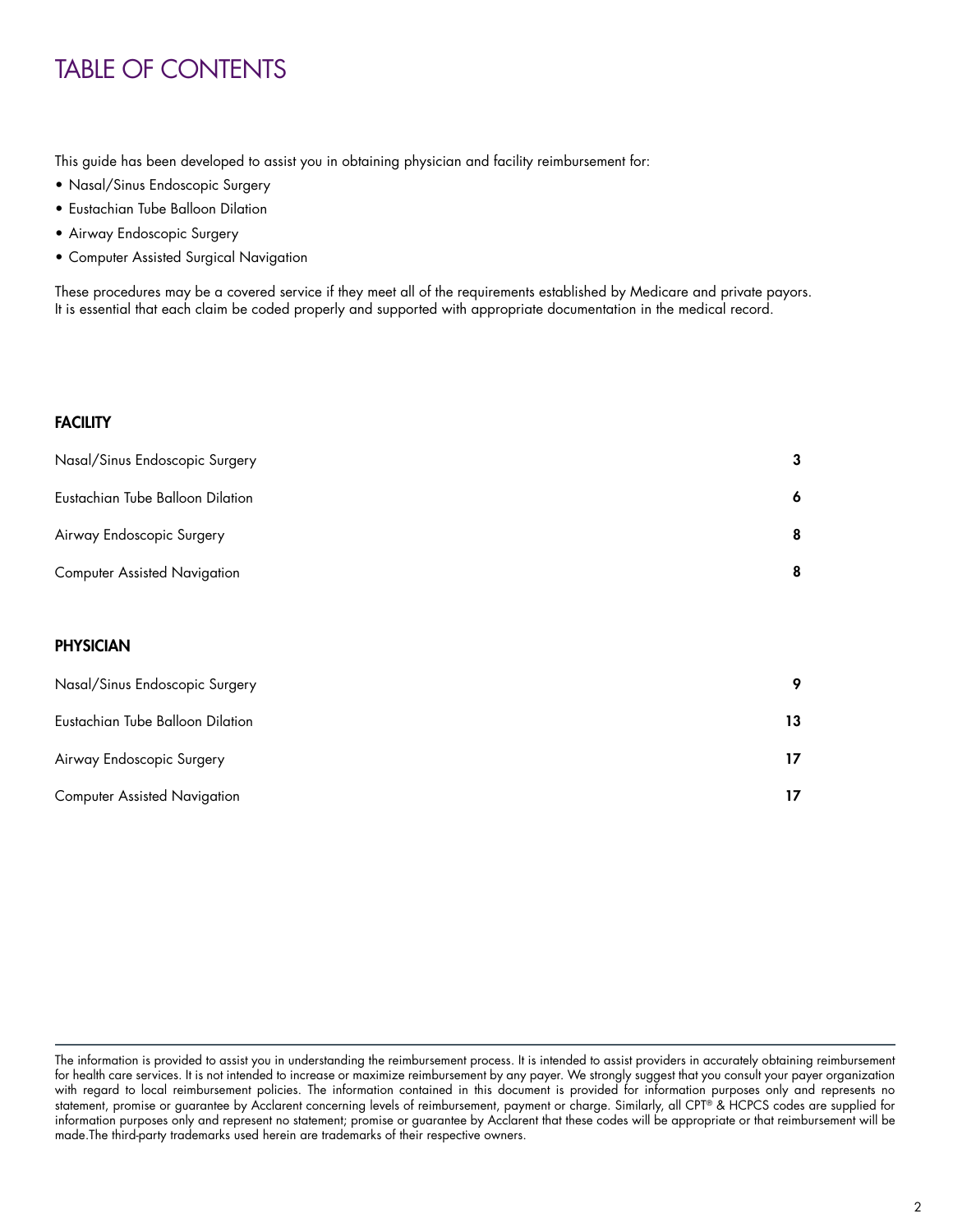# FACILITY REIMBURSEMENT

# NASAL/SINUS ENDOSCOPIC SURGERY

Some of the Current Procedure Terminology (CPT®) Codes for endoscopic nasal/sinus surgery are listed below. CPT® codes 31295, 31296, 31297 and 31298 apply to cases in which a balloon catheter is the only instrument/tool used to create the opening and no tissue is removed. When balloons are used in combination with other instruments/tools and tissue is removed, the existing endoscopic sinus surgery codes are the appropriate codes to report per the guidance of CPT® Assistant (January 2010/Volume 20, Issue 1). Endoscopic sinus surgery codes are unilateral, therefore modifier 50 should be used when billing for bilateral procedures.

# **CY 2022 FINAL HOSPITAL OUTPATIENT AND AMBULATORY SURGERY CENTER PAYMENT**

|                   |                                                                                                                                                                                   |            | <b>HOSPITAL OUTPATIENT</b><br>(POS 22)             |             | <b>AMBULATORY SURGERY CENTER</b><br>(POS 24)          |                |
|-------------------|-----------------------------------------------------------------------------------------------------------------------------------------------------------------------------------|------------|----------------------------------------------------|-------------|-------------------------------------------------------|----------------|
| $CPT^{\circledR}$ | <b>DESCRIPTION</b>                                                                                                                                                                | <b>APC</b> | <b>MEDICARE NATIONAL</b><br><b>AVERAGE PAYMENT</b> | SI          | <b>MEDICARE NATIONAL</b><br><b>AVERAGE PAYMENT</b>    | PI             |
| 30140             | Submucous resection, inferior turbinate,<br>partial or complete, any method                                                                                                       | 5164       | \$2,794                                            | $_{\rm J1}$ | \$1,109                                               | A2             |
| 30420             | Rhinoplasty, primary; including major<br>septal repair                                                                                                                            | 5165       | \$5,194                                            | J1          | \$2,445                                               | A2             |
| 30520             | Septoplasty or submucous resection, with<br>or without cartilage scoring, contouring or<br>replacement with graft                                                                 | 5164       | \$2,794                                            | J1          | \$1,109                                               | A2             |
| 30801             | Ablation, soft tissue of inferior turbinates,<br>unilateral or bilateral, any method (eg,<br>electrocautery, radiofrequency ablation,<br>or tissue volume reduction); superficial | 5163       | \$1,382                                            | J1          | \$526                                                 | A2             |
| 31000             | Lavage by cannulation; maxillary sinus<br>(antrum puncture or natural ostium)                                                                                                     | 5161       | \$216                                              | T           | \$110                                                 | P <sub>2</sub> |
| 31002             | Lavage by cannulation; sphenoid sinus                                                                                                                                             | 5163       | \$1,382                                            | $_{\rm J1}$ | \$741                                                 | R2             |
| 31231             | Nasal endoscopy, diagnostic, unilateral or<br>bilateral (separate procedure)                                                                                                      | 5151       | \$168                                              | T           | \$85                                                  | P <sub>2</sub> |
| 31233             | Nasal/sinus endoscopy, diagnostic; with<br>maxillary sinusoscopy (via inferior meatus<br>or canine fossa puncture)                                                                | 5152       | \$384                                              | T           | \$195                                                 | A2             |
| 31235             | Nasal/sinus endoscopy, diagnostic; with<br>sphenoid sinusoscopy (via puncture of<br>sphenoidal face or cannulation of ostium)                                                     | 5153       | \$1,528                                            | $_{\rm J1}$ | \$658                                                 | A2             |
| 31237             | Nasal/sinus endoscopy, surgical; with<br>biopsy, polypectomy or debridement<br>(separate procedure)                                                                               | 5153       | \$1,528                                            | J1          | \$658                                                 | A2             |
| 31238             | Nasal/sinus endoscopy, surgical; with<br>control of nasal hemorrhage                                                                                                              | 5153       | \$1,528                                            | J1          | \$658                                                 | A <sub>2</sub> |
| 31239             | Nasal/sinus endoscopy, surgical; with<br>dacryocystorhinostomy                                                                                                                    | 5154       | \$3,164                                            | J1          | \$1,329                                               | A2             |
| 31240             | Nasal/sinus endoscopy, surgical; with<br>concha bullosa resection                                                                                                                 | 5153       | \$1,528                                            | J1          | \$658                                                 | A2             |
| 31241             | Nasal/sinus endoscopy, surgical; with<br>ligation of sphenopalatine artery                                                                                                        | 5153       | \$1,528                                            | J1          | N/A - Excluded from coverage and<br>payment in an ASC | N/A            |
| 31254             | Nasal/sinus endoscopy, surgical; with<br>ethmoidectomy, partial (anterior)                                                                                                        | 5155       | \$5,947                                            | J1          | \$2,040                                               | A2             |
| 31255             | Nasal/sinus endoscopy, surgical; with<br>ethmoidectomy, total (anterior and<br>posterior)                                                                                         | 5155       | \$5,947                                            | J1          | \$2,040                                               | A2             |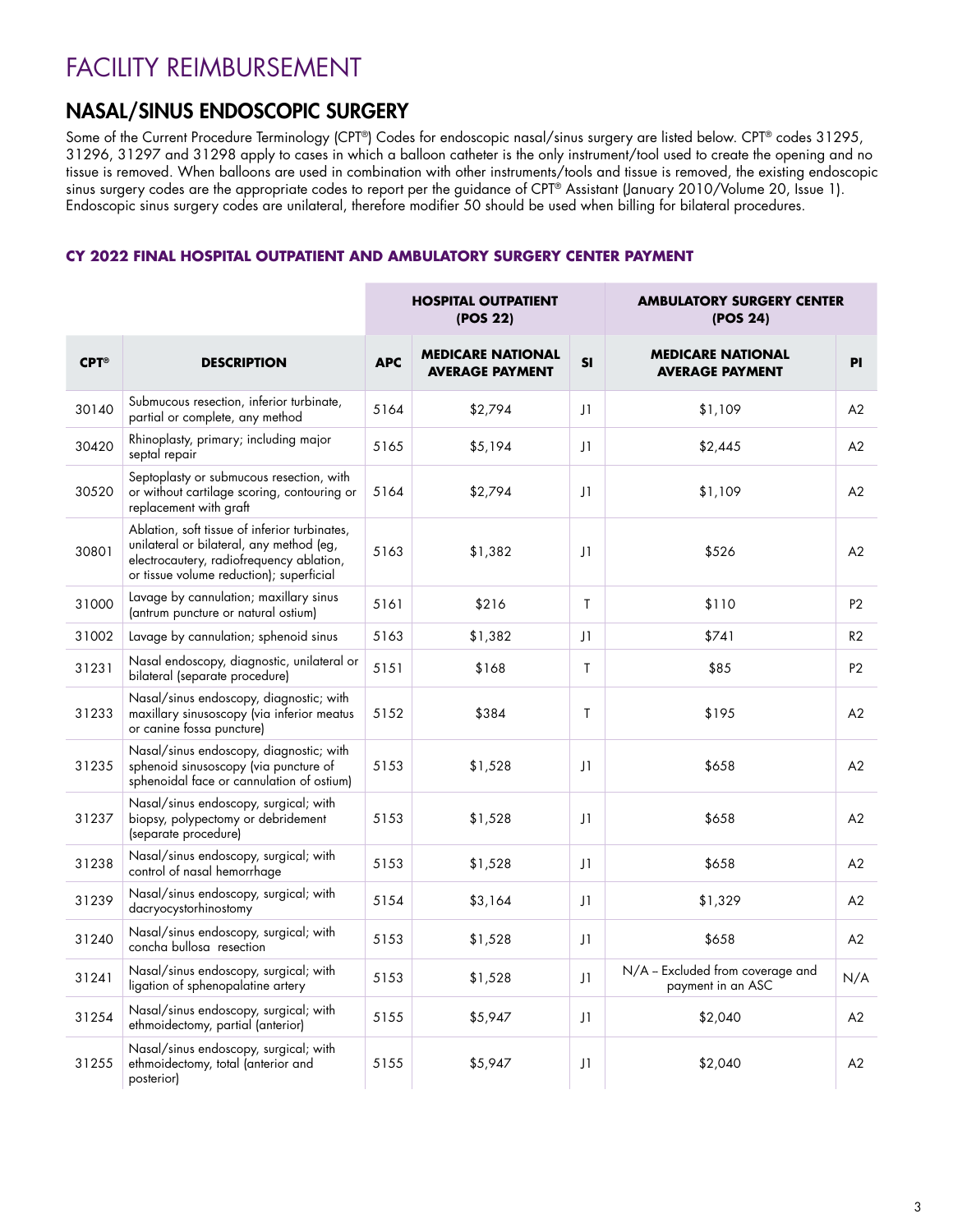|                      |                                                                                                                                                                                                |            | <b>HOSPITAL OUTPATIENT</b><br>(POS 22)             |    | <b>AMBULATORY SURGERY CENTER</b><br>(POS 24)          |                |
|----------------------|------------------------------------------------------------------------------------------------------------------------------------------------------------------------------------------------|------------|----------------------------------------------------|----|-------------------------------------------------------|----------------|
| $CPT^{\circledcirc}$ | <b>DESCRIPTION</b>                                                                                                                                                                             | <b>APC</b> | <b>MEDICARE NATIONAL</b><br><b>AVERAGE PAYMENT</b> | SI | <b>MEDICARE NATIONAL</b><br><b>AVERAGE PAYMENT</b>    | <b>PI</b>      |
| 31253                | Nasal/sinus endoscopy, surgical<br>with ethmoidectomy; total (anterior<br>and posterior), including frontal sinus<br>exploration, with removal of tissue from<br>frontal sinus, when performed | 5155       | \$5,947                                            | J1 | \$2,040                                               | G <sub>2</sub> |
| 31257                | Nasal/sinus endoscopy, surgical with<br>ethmoidectomy; total (anterior and<br>posterior), including sphenoidotomy                                                                              | 5155       | \$5,947                                            | J1 | \$2,040                                               | G <sub>2</sub> |
| 31259                | Nasal/sinus endoscopy, surgical with<br>ethmoidectomy; total (anterior and<br>posterior), including sphenoidotomy, with<br>removal of tissue from the sphenoid sinus                           | 5155       | \$5,947                                            | J1 | \$2,040                                               | G <sub>2</sub> |
| 31256                | Nasal/sinus endoscopy, surgical, with<br>maxillary antrostomy                                                                                                                                  | 5154       | \$3,164                                            | J1 | \$1,329                                               | A2             |
| 31267                | Nasal/sinus endoscopy, surgical, with<br>maxillary antrostomy; with removal of<br>tissue from maxillary sinus                                                                                  | 5155       | \$5,947                                            | J1 | \$2,040                                               | A2             |
| 31276                | Nasal/sinus endoscopy, surgical with<br>frontal sinus exploration, including<br>removal of tissue from frontal sinus, when<br>performed                                                        | 5155       | \$5,947                                            | J1 | \$2,040                                               | A2             |
| 31287                | Nasal/sinus endoscopy, surgical, with<br>sphenoidotomy                                                                                                                                         | 5155       | \$5,947                                            | J1 | \$2,040                                               | A2             |
| 31288                | Nasal/sinus endoscopy, surgical, with<br>sphenoidotomy; with removal of tissue<br>from the sphenoid sinus                                                                                      | 5155       | \$5,947                                            | J1 | \$2,040                                               | A2             |
| 31292                | Nasal/sinus endoscopy, surgical, with<br>orbital decompression; medial or inferior<br>wall                                                                                                     | 5155       | \$5,947                                            | J1 | N/A - Excluded from coverage and<br>payment in an ASC | N/A            |
| 31293                | Nasal/sinus endoscopy, surgical, with<br>orbital decompression; medial and inferior<br>wall                                                                                                    | 5155       | \$5,947                                            | J1 | N/A - Excluded from coverage and<br>payment in an ASC | N/A            |
| 31294                | Nasal/sinus endoscopy, surgical, with<br>optic nerve decompression                                                                                                                             | 5155       | \$5,947                                            | J1 | N/A - Excluded from coverage and<br>payment in an ASC | N/A            |
| 31295                | Nasal/sinus endoscopy, surgical, with<br>dilation (eg, balloon dilation); maxillary<br>sinus ostium, transnasal or via canine<br>tossa                                                         | 5155       | \$5,947                                            | J1 | \$1,687                                               | P3             |
| 31296                | Nasal/sinus endoscopy, surgical, with<br>dilation (eg, balloon dilation); frontal sinus<br>ostium                                                                                              | 5155       | \$5,947                                            | J1 | \$1,698                                               | P3             |
| 31297                | Nasal/sinus endoscopy, surgical, with<br>dilation (eg, balloon dilation); sphenoid<br>sinus ostium                                                                                             | 5155       | \$5,947                                            | J1 | \$1,683                                               | P <sub>3</sub> |
| 31298                | Nasal/sinus endoscopy, surgical, with<br>dilation (eg, balloon dilation); frontal and<br>sphenoid sinus ostia                                                                                  | 5155       | \$5,947                                            | J1 | \$2,040                                               | P <sub>2</sub> |
| 42830                | Adenoidectomy, primary; younger than<br>age 12                                                                                                                                                 | 5164       | \$2,794                                            | J1 | \$1,109                                               | A2             |
| 42831                | Adenoidectomy, primary; age 12 or older                                                                                                                                                        | 5164       | \$2,794                                            | J1 | \$1,109                                               | A2             |
| 42835                | Adenoidectomy, secondary; younger than<br>age 12                                                                                                                                               | 5164       | \$2,794                                            | J1 | \$1,109                                               | A2             |
| 42836                | Adenoidectomy, secondary; age 12 or<br>over                                                                                                                                                    | 5164       | \$2,794                                            | J1 | \$1,109                                               | A2             |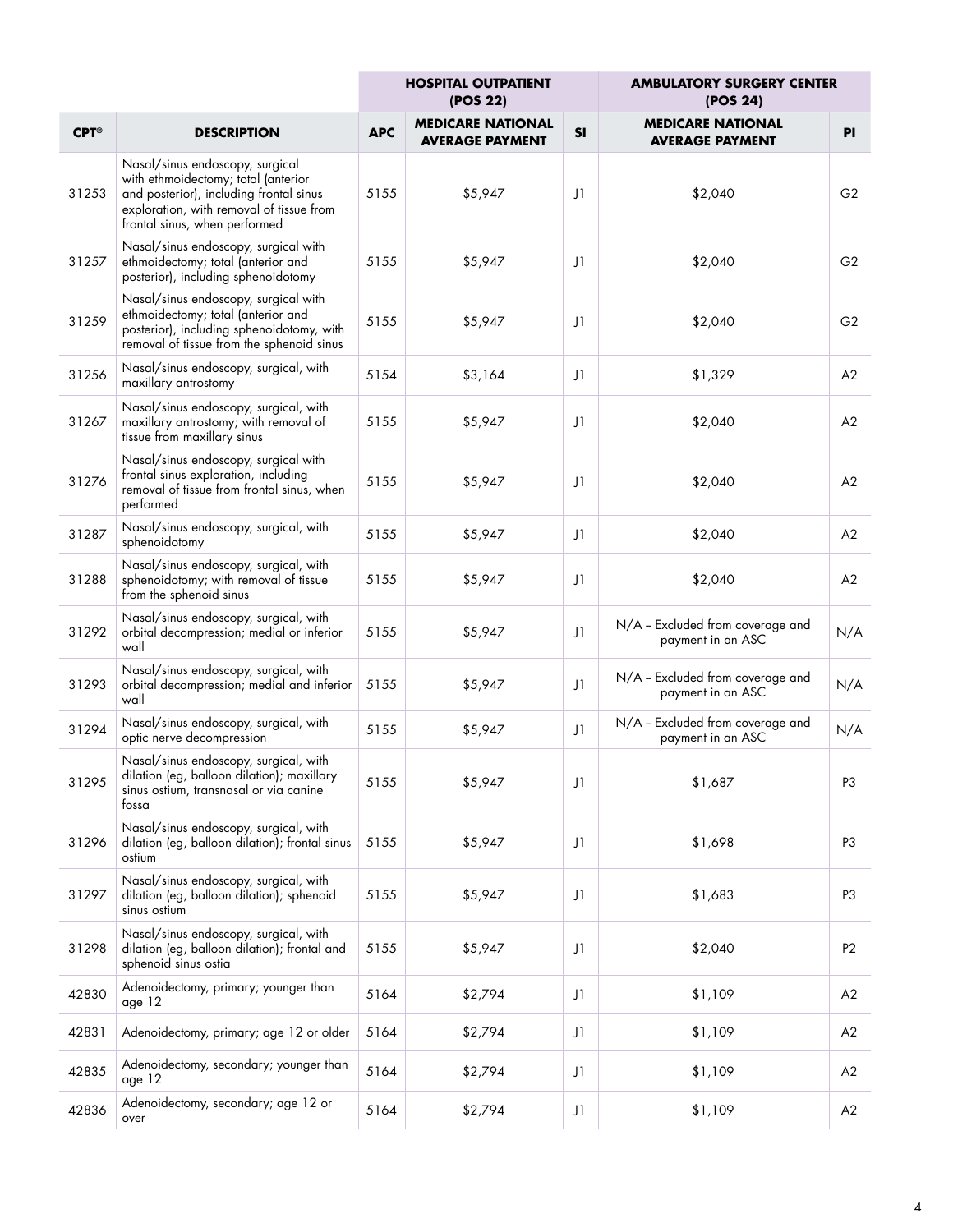### **HOSPITAL OUTPATIENT PAYMENT EXAMPLE**

A patient undergoes a procedure including bilateral frontal sinus balloon dilation and bilateral maxillary sinus balloon dilation, either alone or in a hybrid FESS procedure.

| <b>BALLOON-ONLY PROCEDURE</b>                                                                                                                                    | <b>HYBRID PROCEDURE</b>                                                                                                                                     | <b>HOSPITAL OUTPATIENT</b><br>(POS 22)<br><b>2022 MEDICARE PAYMENT</b> |                   |  |  |
|------------------------------------------------------------------------------------------------------------------------------------------------------------------|-------------------------------------------------------------------------------------------------------------------------------------------------------------|------------------------------------------------------------------------|-------------------|--|--|
| <b>CPT<sup>®</sup> CODES</b>                                                                                                                                     | <b>CPT<sup>®</sup> CODES</b>                                                                                                                                | <b>BALLOON ONLY</b>                                                    | <b>HYBRID</b>     |  |  |
| 31296-50 (APC 5155)<br>Nasal/sinus endoscopy, surgical, with<br>dilation (eg, balloon dilation); frontal<br>sinus ostium                                         | 31276-50 (APC 5155)<br>Nasal/sinus endoscopy, surgical with frontal<br>sinus exploration, including removal of<br>tissue from frontal sinus, when performed | APC 5155 (Level 5 Airway                                               | APC 5155 (Level 5 |  |  |
| 31295-50-51 (APC 5155)<br>Nasal/sinus endoscopy, surgical, with<br>Dilation (eg, balloon dilation); maxillary<br>sinus ostium, transnasal or via canine<br>tossa | 31267-50-51 (APC 5155)<br>Nasal/sinus endoscopy, surgical, with<br>maxillary antrostomy; with removal of tissue<br>from maxillary sinus                     | Endoscopy)                                                             | Airway Endoscopy) |  |  |
| <b>Total Estimated Medicare Payment:</b>                                                                                                                         |                                                                                                                                                             | \$5,947                                                                | \$5,947           |  |  |

### **AMBULATORY SURGERY CENTER PAYMENT EXAMPLE**

A patient undergoes a procedure including bilateral frontal sinus balloon dilation and bilateral maxillary sinus balloon dilation, either alone or in a hybrid FESS procedure.

| <b>BALLOON-ONLY PROCEDURE</b>                                                                 | <b>HYBRID PROCEDURE</b>                                                                                       | <b>AMBULATORY SURGERY CENTER</b><br>(POS 24)<br><b>2022 MEDICARE PAYMENT</b> |               |  |  |
|-----------------------------------------------------------------------------------------------|---------------------------------------------------------------------------------------------------------------|------------------------------------------------------------------------------|---------------|--|--|
| <b>CPT<sup>®</sup> CODES</b>                                                                  | <b>CPT<sup>®</sup> CODES</b>                                                                                  | <b>BALLOON ONLY</b>                                                          | <b>HYBRID</b> |  |  |
| 31296-50<br>Nasal/sinus endoscopy, surgical, with                                             | 31276-50<br>\$2,547<br>\$3,060<br>Nasal/sinus endoscopy, surgical with frontal                                |                                                                              |               |  |  |
| dilation (eg, balloon dilation); frontal<br>sinus ostium                                      | sinus exploration, including removal of tissue<br>from frontal sinus, when performed                          | (Payment x Bilateral adjustment)                                             |               |  |  |
| 31295-50-51<br>Nasal/sinus endoscopy, surgical, with                                          | 31267-50-51                                                                                                   |                                                                              | \$1.530       |  |  |
| dilation (eg, balloon dilation); maxillary<br>sinus ostium, transnasal or via canine<br>tossa | Nasal/sinus endoscopy, surgical, with<br>maxillary antrostomy; with removal of tissue<br>from maxillary sinus | (Payment x Bilateral adjustment x Multiple Procedure<br>Reduction)           |               |  |  |
| <b>Total Estimated Medicare Payment:</b>                                                      |                                                                                                               | \$3,813                                                                      | \$4,590       |  |  |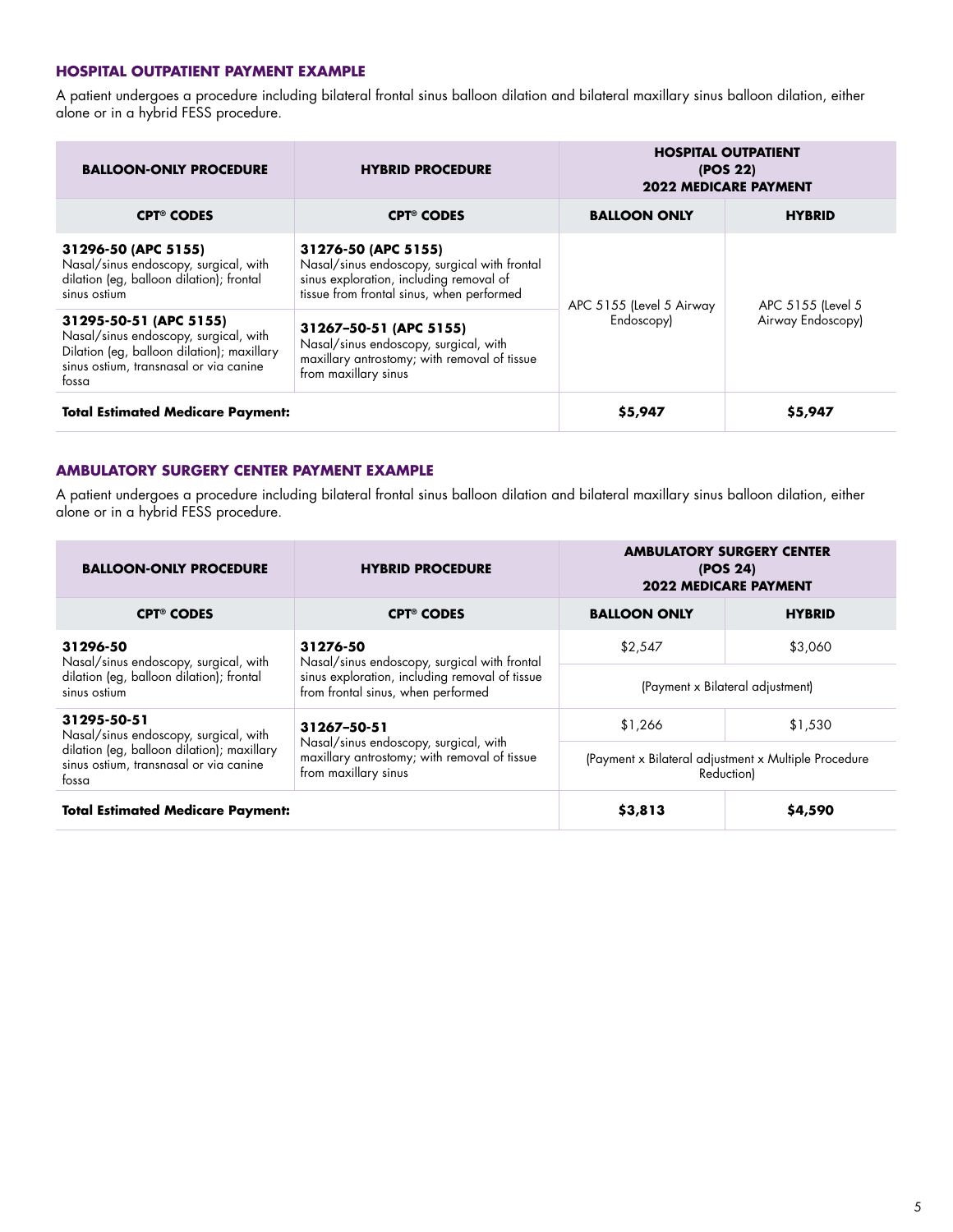# EUSTACHIAN TUBE BALLOON DILATION

CPT codes 69705 and 69706 are reported by both physician and facility to describe a Eustachian Tube Balloon Dilation (ETBD) procedure. If concomitant procedures are performed during the same service, providers are to report the appropriate codes to describe the procedures performed.

## **CY 2022 FINAL HOSPITAL OUTPATIENT AND AMBULATORY SURGICAL CENTER PAYMENT**

|                                     |                                                                                                                                                                                                                                                                                                          | <b>HOSPITAL OUTPATIENT</b><br>(POS 22) |                                                    |    | <b>AMBULATORY SURGERY CENTER</b><br>(POS 24)       |                |  |  |
|-------------------------------------|----------------------------------------------------------------------------------------------------------------------------------------------------------------------------------------------------------------------------------------------------------------------------------------------------------|----------------------------------------|----------------------------------------------------|----|----------------------------------------------------|----------------|--|--|
| $CPT^{\circledcirc}$<br><b>CODE</b> | <b>DESCRIPTION</b>                                                                                                                                                                                                                                                                                       | <b>APC</b>                             | <b>MEDICARE NATIONAL</b><br><b>AVERAGE PAYMENT</b> | SI | <b>MEDICARE NATIONAL</b><br><b>AVERAGE PAYMENT</b> | <b>PI</b>      |  |  |
| 69420                               | Myringotomy including aspiration and/or eustachian<br>tube inflation                                                                                                                                                                                                                                     | 5161                                   | \$216                                              | T  | \$110                                              | P <sub>2</sub> |  |  |
| 69421                               | Myringotomy including aspiration and/or eustachian<br>tube inflation requiring general anesthesia                                                                                                                                                                                                        | 5164                                   | \$2,794                                            | J1 | \$1,109                                            | A2             |  |  |
| 69424                               | Ventilating tube removal requiring general anesthesia                                                                                                                                                                                                                                                    | 5164                                   | \$2,794                                            | Q2 | \$101                                              | P3             |  |  |
| 69433                               | Tympanostomy (requiring insertion of ventilating tube),<br>local or topical anesthesia                                                                                                                                                                                                                   | 5162                                   | \$462                                              | T  | \$147                                              | P3             |  |  |
| 69436                               | Tympanostomy (requiring insertion of ventilating tube),<br>general anesthesia                                                                                                                                                                                                                            | 5163                                   | \$1,382                                            | J1 | \$526                                              | A2             |  |  |
| 69501                               | Transmastoid antrotomy (simple mastoidectomy)                                                                                                                                                                                                                                                            | 5165                                   | \$5,194                                            | J1 | \$2,445                                            | A2             |  |  |
| 69502                               | Mastoidectomy; complete                                                                                                                                                                                                                                                                                  | 5165                                   | \$5,194                                            | J1 | \$2,445                                            | A2             |  |  |
| 69505                               | Mastoidectomy; modified radical                                                                                                                                                                                                                                                                          | 5165                                   | \$5,194                                            | J1 | \$2,445                                            | A2             |  |  |
| 69511                               | Mastoidectomy; radical                                                                                                                                                                                                                                                                                   | 5165                                   | \$5,194                                            | J1 | \$2,445                                            | A2             |  |  |
| 69540                               | Excision aural polyp                                                                                                                                                                                                                                                                                     | 5163                                   | \$1,382                                            | J1 | \$171                                              | P <sub>3</sub> |  |  |
| 69610                               | Tympanic membrane repair, with or without site<br>preparation of perforation for closure, with or without<br>patch                                                                                                                                                                                       | 5163                                   | \$1,382                                            | J1 | \$218                                              | P <sub>3</sub> |  |  |
| 69620                               | Myringoplasty (surgery confined to drumhead and donor<br>area)                                                                                                                                                                                                                                           | 5164                                   | \$2,794                                            | J1 | \$1,109                                            | A2             |  |  |
| 69631                               | Tympanoplasty without mastoidectomy (including<br>canalplasty, atticotomy and/or middle ear surgery),<br>initial or revision; without ossicular chain reconstruction                                                                                                                                     | 5165                                   | \$5,194                                            | J1 | \$2,445                                            | A2             |  |  |
| 69632                               | Tympanoplasty without mastoidectomy (including<br>canalplasty, atticotomy and/or middle ear surgery),<br>initial or revision; with ossicular chain reconstruction (eg,<br>postfenestration)                                                                                                              | 5165                                   | \$5,194                                            | J1 | \$2,445                                            | A <sub>2</sub> |  |  |
| 69633                               | Tympanoplasty without mastoidectomy (including<br>canalplasty, atticotomy and/or middle ear surgery),<br>initial or revision; with ossicular chain reconstruction and<br>synthetic prosthesis (eg, partial ossicular replacement<br>prosthesis [PORP], total ossicular replacement prosthesis<br>[TORP]) | 5165                                   | \$5,194                                            | J1 | \$2,445                                            | A <sub>2</sub> |  |  |
| 69635                               | Tympanoplasty with antrotomy or mastoidotomy<br>(including canalplasty, atticotomy, middle ear surgery,<br>and/or tympanic membrane repair); without ossicular<br>chain reconstruction                                                                                                                   | 5165                                   | \$5,194                                            | J1 | \$2,445                                            | A2             |  |  |
| 69636                               | Tympanoplasty with antrotomy or mastoidotomy<br>(including canalplasty, atticotomy, middle ear surgery,<br>and/or tympanic membrane repair); with ossicular chain<br>reconstruction                                                                                                                      | 5165                                   | \$5,194                                            | J1 | \$2,445                                            | A2             |  |  |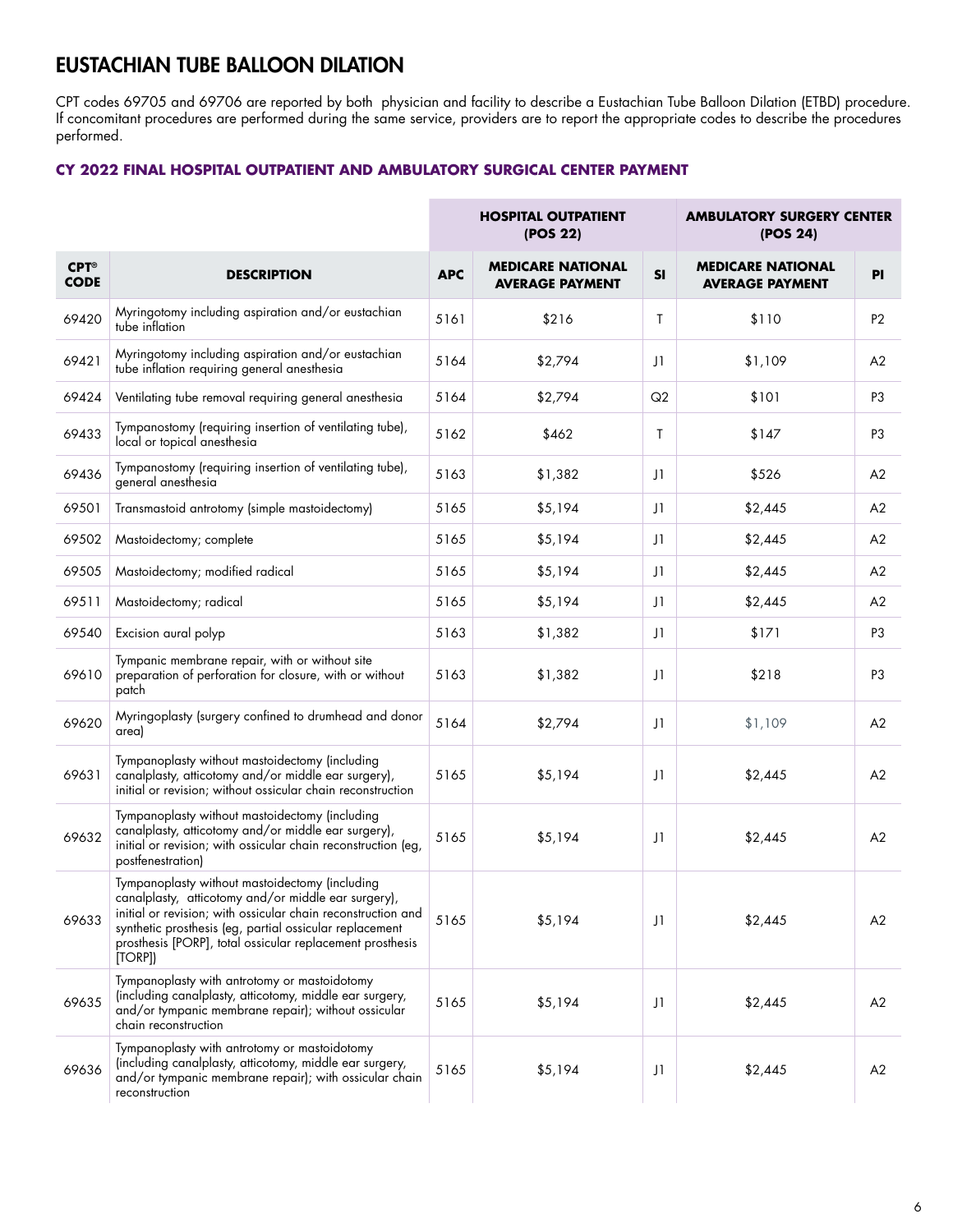|                                     |                                                                                                                                                                                                                                                                                                                         |            | <b>HOSPITAL OUTPATIENT</b><br>(POS 22)             |             | <b>AMBULATORY SURGERY CENTER</b><br>(POS 24)            |           |
|-------------------------------------|-------------------------------------------------------------------------------------------------------------------------------------------------------------------------------------------------------------------------------------------------------------------------------------------------------------------------|------------|----------------------------------------------------|-------------|---------------------------------------------------------|-----------|
| $CPT^{\circledcirc}$<br><b>CODE</b> | <b>DESCRIPTION</b>                                                                                                                                                                                                                                                                                                      | <b>APC</b> | <b>MEDICARE NATIONAL</b><br><b>AVERAGE PAYMENT</b> | <b>SI</b>   | <b>MEDICARE NATIONAL</b><br><b>AVERAGE PAYMENT</b>      | <b>PI</b> |
| 69637                               | Tympanoplasty with antrotomy or mastoidotomy<br>(including canalplasty, atticotomy, middle ear surgery,<br>and/or tympanic membrane repair); with ossicular<br>chain reconstruction and synthetic prosthesis (eg, partial<br>ossicular replacement prosthesis [PORP], total ossicular<br>replacement prosthesis [TORP]) | 5165       | \$5,194                                            | J1          | \$2,445                                                 | A2        |
| 69641                               | Tympanoplasty with mastoidectomy (including<br>canalplasty, middle ear surgery, tympanic membrane<br>repair); without ossicular chain reconstruction                                                                                                                                                                    | 5165       | \$5,194                                            | J1          | \$2,445                                                 | A2        |
| 69642                               | Tympanoplasty with mastoidectomy (including<br>canalplasty, middle ear surgery, tympanic membrane<br>repair); with ossicular chain reconstruction                                                                                                                                                                       | 5165       | \$5,194                                            | J1          | \$2,445                                                 | A2        |
| 69643                               | Tympanoplasty with mastoidectomy (including<br>canalplasty, middle ear surgery, tympanic membrane<br>repair); with intact or reconstructed wall, without<br>ossicular chain reconstruction                                                                                                                              | 5165       | \$5,194                                            | J1          | \$2,445                                                 | A2        |
| 69644                               | Tympanoplasty with mastoidectomy (including<br>canalplasty, middle ear surgery, tympanic membrane<br>repair); with intact or reconstructed wall, with ossicular<br>chain reconstruction                                                                                                                                 | 5165       | \$5,194                                            | J1          | \$2,445                                                 | A2        |
| 69645                               | Tympanoplasty with mastoidectomy (including<br>canalplasty, middle ear surgery, tympanic membrane<br>repair); radical or complete, without ossicular chain<br>reconstruction                                                                                                                                            | 5165       | \$5,194                                            | J1          | \$2,445                                                 | A2        |
| 69646                               | Tympanoplasty with mastoidectomy (including<br>canalplasty, middle ear surgery, tympanic membrane<br>repair); radical or complete, with ossicular chain<br>reconstruction                                                                                                                                               | 5165       | \$5,194                                            | J1          | \$2,445                                                 | A2        |
| 69705                               | Nasopharyngoscopy, surgical with dilation of eustachian<br>tube (ie, balloon dilation); unilateral                                                                                                                                                                                                                      | 5165       | \$5,194                                            | $_{\rm J1}$ | \$3,647                                                 | J8        |
| 69706                               | Nasopharyngoscopy, surgical with dilation of eustachian<br>tube (ie, balloon dilation); bilateral                                                                                                                                                                                                                       | 5165       | \$5,194                                            | J1          | \$3,647                                                 | J8        |
| 69799                               | Unlisted procedure, middle ear                                                                                                                                                                                                                                                                                          | 5161       | \$216                                              | T           | N/A - Excluded from cover-<br>age and payment in an ASC | N/A       |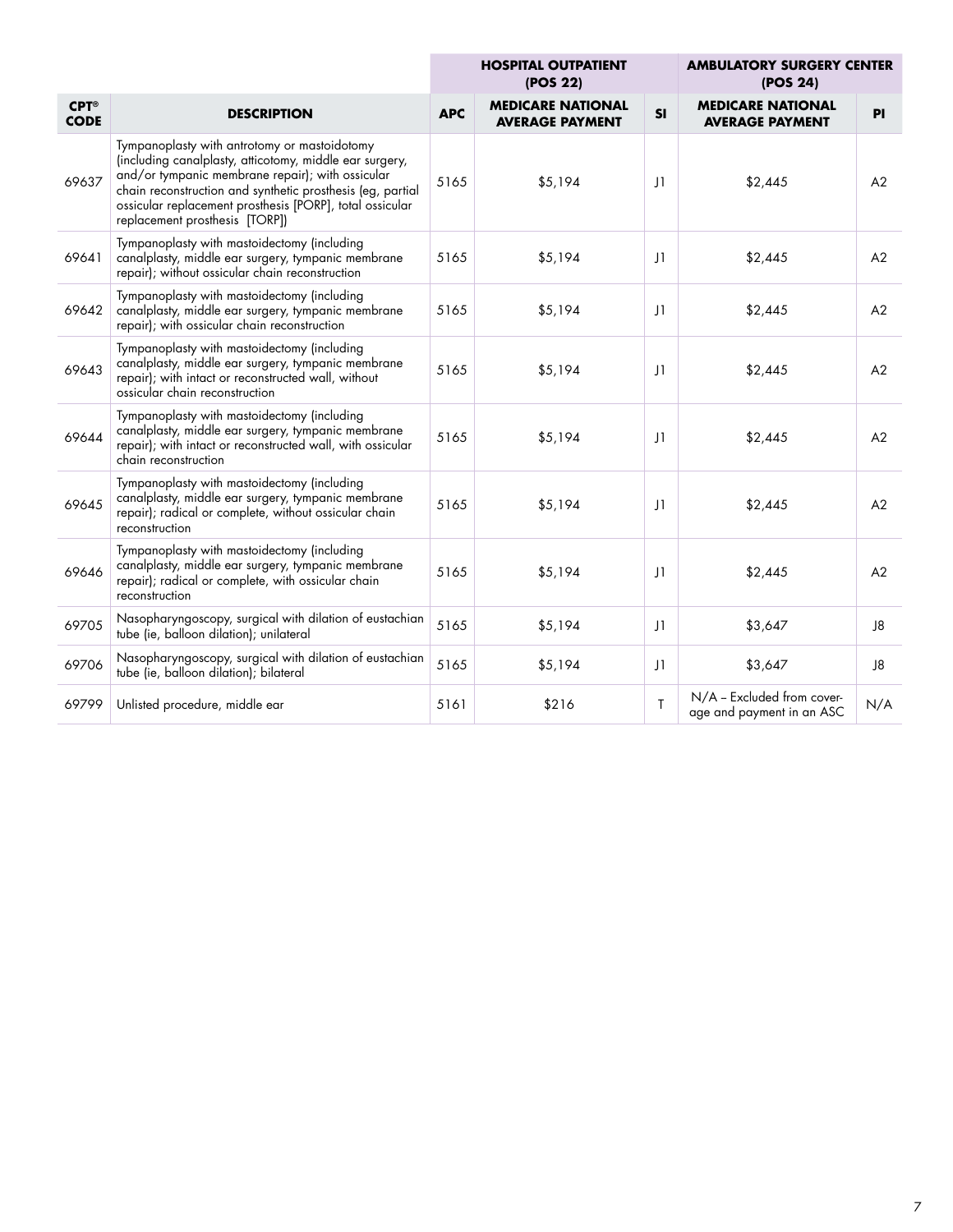# AIRWAY ENDOSCOPIC SURGERY

## **CY 2022 FINAL HOSPITAL OUTPATIENT AND AMBULATORY SURGERY CENTER PAYMENT**

|                                     | <b>HOSPITAL OUTPATIENT</b><br><b>AMBULATORY SURGERY CENTER</b><br>(POS 22)<br>(POS 24)                                                                                                                        |            |                                                    |              |                                                    |    |
|-------------------------------------|---------------------------------------------------------------------------------------------------------------------------------------------------------------------------------------------------------------|------------|----------------------------------------------------|--------------|----------------------------------------------------|----|
| $CPT^{\circledcirc}$<br><b>CODE</b> | <b>DESCRIPTION</b>                                                                                                                                                                                            | <b>APC</b> | <b>MEDICARE NATIONAL</b><br><b>AVERAGE PAYMENT</b> | SI           | <b>MEDICARE NATIONAL</b><br><b>AVERAGE PAYMENT</b> | PI |
| 31526                               | Laryngoscopy direct, with or without tracheoscopy;<br>diagnostic, with operating microscope or telescope                                                                                                      | 5153       | \$1,528                                            | $_{\rm J1}$  | \$658                                              | A2 |
| 31527                               | Laryngoscopy direct, with or without tracheoscopy;<br>with insertion of obturator                                                                                                                             | 5154       | \$3,164                                            | $\vert$ 1    | \$1,329                                            | A2 |
| 31528                               | Laryngoscopy direct, with or without tracheoscopy;<br>with dilation, initial                                                                                                                                  | 5154       | \$3,164                                            | $_{\rm J1}$  | \$1,329                                            | A2 |
| 31529                               | Laryngoscopy direct, with or without tracheoscopy;<br>with dilation, subsequent                                                                                                                               | 5154       | \$3,164                                            | $_{\rm J1}$  | \$1,329                                            | A2 |
| 31541                               | Laryngoscopy, direct, operative, with excision of tumor<br>and/or stripping of vocal cords or epiglottis; with<br>operating microscope or telescope                                                           | 5154       | \$3,164                                            | $_{\rm J1}$  | \$1,329                                            | A2 |
| 31615                               | Tracheobronchoscopy through established<br>tracheostomy incision                                                                                                                                              | 5162       | \$462                                              | $\mathsf{T}$ | \$234                                              | A2 |
| 31630                               | Bronchoscopy, rigid or flexible, including fluoroscopic<br>guidance, when performed; with tracheal/bronchial<br>dilation or closed reduction of fracture                                                      | 5154       | \$3,164                                            | $_{\rm J1}$  | \$1,329                                            | A2 |
| 31631                               | Bronchoscopy, rigid or flexible, including fluoroscopic<br>guidance, when performed; with placement of tracheal<br>stent(s) (includes tracheal/bronchial dilation as<br>required)                             | 5155       | \$5,947                                            | $\vert$      | \$2,040                                            | A2 |
| 31641                               | Bronchoscopy, rigid or flexible, including fluoroscopic<br>guidance, when performed; with destruction of tumor<br>or relief of stenosis by any method other than excision<br>(eg, laser therapy, cryotherapy) | 5154       | \$3,164                                            | J1           | \$1,329                                            | A2 |

# COMPUTER ASSISTED SURGICAL NAVIGATION

## **CY 2022 FINAL HOSPITAL OUTPATIENT AND AMBULATORY SURGERY CENTER PAYMENT**

|                                     |                                                                                 | <b>HOSPITAL OUTPATIENT</b><br>(POS 22) |                                                    |           | <b>AMBULATORY SURGERY CENTER</b><br>(POS 24)       |    |  |
|-------------------------------------|---------------------------------------------------------------------------------|----------------------------------------|----------------------------------------------------|-----------|----------------------------------------------------|----|--|
| $CPT^{\circledcirc}$<br><b>CODE</b> | <b>DESCRIPTION</b>                                                              | <b>APC</b>                             | <b>MEDICARE NATIONAL</b><br><b>AVERAGE PAYMENT</b> | <b>SI</b> | <b>MEDICARE NATIONAL</b><br><b>AVERAGE PAYMENT</b> | P  |  |
| +61782                              | Stereotactic computer-assisted (navigational)<br>procedure; cranial, extradural | N/A                                    | \$0                                                | N         | \$0                                                | N. |  |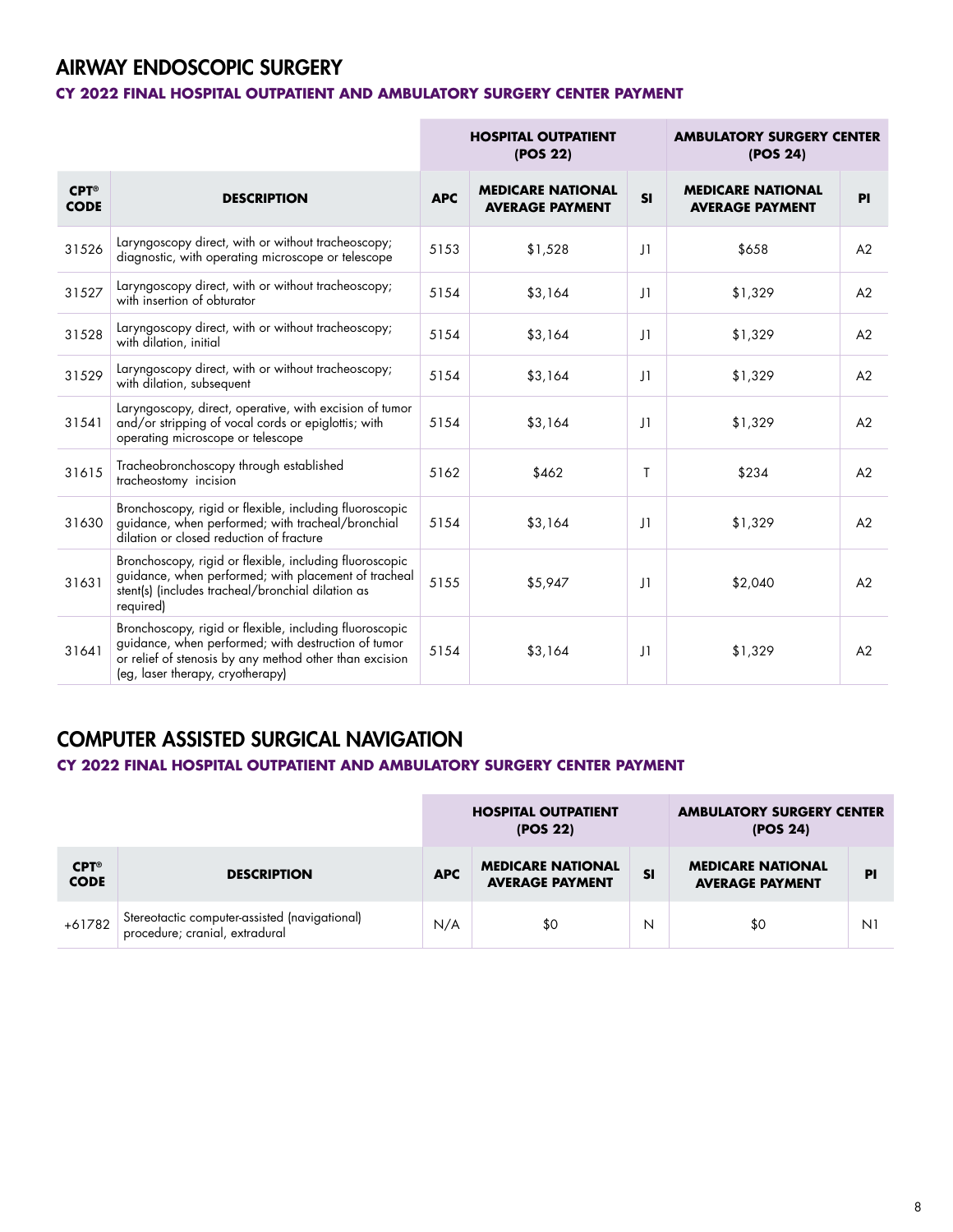# PHYSICIAN REIMBURSEMENT

# NASAL/SINUS ENDOSCOPIC SURGERY

Some of the Current Procedure Terminology (CPT®) Codes for endoscopic nasal/sinus surgery are listed below. CPT® codes 31295, 31296, 31297 and 31298 apply to cases in which a balloon catheter is the only instrument/tool used to create the opening and no tissue is removed. When balloons are used in combination with other instruments/tools and tissue is removed, the existing endoscopic sinus surgery codes are the appropriate codes to report per the guidance of CPT® Assistant (January 2010/Volume 20, Issue1). Endoscopic sinus surgery codes are unilateral, therefore modifier 50 should be used when billing for bilateral procedures.

### **CY 2022 FINAL PHYSICIAN PAYMENT**

|                      |                                                                                                                                                                                             |                     | <b>RELATIVE VALUE UNIT (RVU)</b> |                                 |                                                | <b>MEDICARE NATIONAL</b><br><b>AVERAGE PAYMENT</b> |                                       |  |
|----------------------|---------------------------------------------------------------------------------------------------------------------------------------------------------------------------------------------|---------------------|----------------------------------|---------------------------------|------------------------------------------------|----------------------------------------------------|---------------------------------------|--|
| $CPT^{\circledcirc}$ | <b>DESCRIPTION</b>                                                                                                                                                                          | <b>GLOBAL</b>       | <b>WORK</b>                      | <b>FACILITY</b><br><b>TOTAL</b> | <b>NON-</b><br><b>FACILITY</b><br><b>TOTAL</b> | <b>FACILITY</b><br><b>PAYMENT</b>                  | <b>NON-FACILITY</b><br><b>PAYMENT</b> |  |
| 30140                | Submucous resection, inferior turbinate, partial or<br>complete, any method                                                                                                                 | 0                   | 3.00                             | 5.23                            | 8.88                                           | \$181                                              | \$307                                 |  |
| 30420                | Rhinoplasty, primary; including major septal repair                                                                                                                                         | 90                  | 16.90                            | 43.78                           | N/A                                            | \$1,515                                            | N/A                                   |  |
| 30520                | Septoplasty or submucous resection, with or without<br>cartilage scoring, contouring or replacement with<br>graft                                                                           | 90                  | 7.01                             | 20.31                           | N/A                                            | \$703                                              | N/A                                   |  |
| 30801                | Ablation, soft tissue of inferior turbinates, unilateral<br>or bilateral, any method (eg, electrocautery,<br>radiofrequency ablation, or tissue volume<br>reduction); superficial           | 10                  | 1.14                             | 4.61                            | 6.63                                           | \$160                                              | \$229                                 |  |
| 31000                | Lavage by cannulation; maxillary sinus (antrum<br>puncture or natural ostium)                                                                                                               | 10                  | 1.20                             | 3.23                            | 5.52                                           | \$112                                              | \$191                                 |  |
| 31002                | Lavage by cannulation; sphenoid sinus                                                                                                                                                       | 10                  | 1.96                             | 5.82                            | N/A                                            | \$201                                              | N/A                                   |  |
| 31231                | Nasal endoscopy, diagnostic, unilateral or bilateral<br>(separate procedure)                                                                                                                | $\mathbf 0$         | 1.10                             | 1.87                            | 5.66                                           | \$65                                               | \$196                                 |  |
| 31233                | Nasal/sinus endoscopy, diagnostic; with maxillary<br>sinusoscopy (via inferior meatus or canine fossa<br>puncture)                                                                          | 0                   | 2.18                             | 3.96                            | 8.24                                           | \$137                                              | \$285                                 |  |
| 31235                | Nasal/sinus endoscopy, diagnostic; with sphenoid<br>sinusoscopy (via puncture of sphenoidal face or<br>cannulation of ostium)                                                               | 0                   | 2.64                             | 4.65                            | 9.35                                           | \$161                                              | \$324                                 |  |
| 31237                | Nasal/sinus endoscopy, surgical; with biopsy,<br>polypectomy or debridement (separate procedure)                                                                                            | 0                   | 2.60                             | 4.68                            | 7.63                                           | \$162                                              | \$264                                 |  |
| 31238                | Nasal/sinus endoscopy, surgical; with control of<br>nasal hemorrhage                                                                                                                        | 0                   | 2.74                             | 4.90                            | 7.45                                           | \$170                                              | \$258                                 |  |
| 31239                | Nasal/sinus endoscopy, surgical; with<br>dacryocystorhinostomy                                                                                                                              | 10                  | 9.04                             | 17.89                           | N/A                                            | \$619                                              | N/A                                   |  |
| 31240                | Nasal/sinus endoscopy, surgical; with concha<br>bullosa resection                                                                                                                           | 0                   | 2.61                             | 4.65                            | N/A                                            | \$161                                              | N/A                                   |  |
| 31241                | Nasal/sinus endoscopy, surgical; with ligation of<br>sphenopalatine artery                                                                                                                  | $\mathbf 0$         | 8.00                             | 13.05                           | N/A                                            | \$452                                              | N/A                                   |  |
| 31254                | Nasal/sinus endoscopy, surgical; with<br>ethmoidectomy, partial (anterior)                                                                                                                  | 0                   | 4.27                             | 7.14                            | 13.18                                          | \$247                                              | \$456                                 |  |
| 31255                | Nasal/sinus endoscopy, surgical; with<br>ethmoidectomy, total (anterior and posterior)                                                                                                      | 0                   | 5.75                             | 9.53                            | N/A                                            | \$330                                              | N/A                                   |  |
| 31253                | Nasal/sinus endoscopy, surgical with<br>ethmoidectomy; total (anterior and posterior),<br>including frontal sinus exploration, with removal of<br>tissue from frontal sinus, when performed | $\mathsf{O}\xspace$ | 9.00                             | 14.71                           | N/A                                            | \$509                                              | N/A                                   |  |
| 31257                | Nasal/sinus endoscopy, surgical with<br>ethmoidectomy; total (anterior and posterior),<br>including sphenoidotomy                                                                           | $\mathsf{O}\xspace$ | 8.00                             | 13.09                           | N/A                                            | \$453                                              | N/A                                   |  |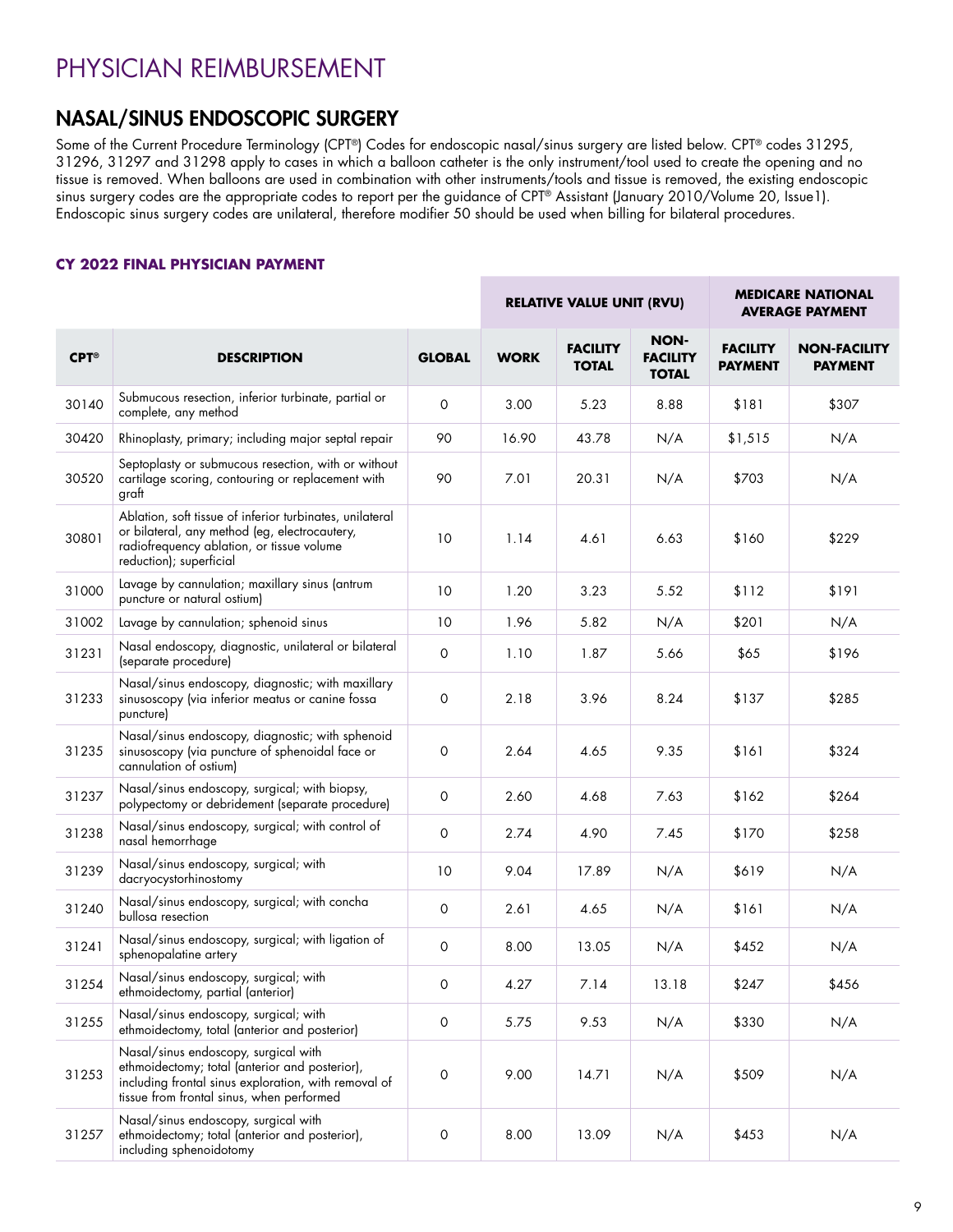|                      |                                                                                                                                                                      |               |             | <b>RELATIVE VALUE UNIT (RVU)</b> |                                         |                                   | <b>MEDICARE NATIONAL</b><br><b>AVERAGE PAYMENT</b> |  |
|----------------------|----------------------------------------------------------------------------------------------------------------------------------------------------------------------|---------------|-------------|----------------------------------|-----------------------------------------|-----------------------------------|----------------------------------------------------|--|
| $CPT^{\circledcirc}$ | <b>DESCRIPTION</b>                                                                                                                                                   | <b>GLOBAL</b> | <b>WORK</b> | <b>FACILITY</b><br><b>TOTAL</b>  | NON-<br><b>FACILITY</b><br><b>TOTAL</b> | <b>FACILITY</b><br><b>PAYMENT</b> | <b>NON-FACILITY</b><br><b>PAYMENT</b>              |  |
| 31259                | Nasal/sinus endoscopy, surgical with<br>ethmoidectomy; total (anterior and posterior),<br>including sphenoidotomy, with removal of tissue<br>from the sphenoid sinus | $\mathbf 0$   | 8.48        | 13.86                            | N/A                                     | \$480                             | N/A                                                |  |
| 31256                | Nasal/sinus endoscopy, surgical, with maxillary<br>antrostomy                                                                                                        | $\mathsf O$   | 3.11        | 5.27                             | N/A                                     | \$182                             | N/A                                                |  |
| 31267                | Nasal/sinus endoscopy, surgical, with maxillary<br>antrostomy; with removal of tissue from maxillary<br>sinus                                                        | $\mathsf O$   | 4.68        | 7.79                             | N/A                                     | \$270                             | N/A                                                |  |
| 31276                | Nasal/sinus endoscopy, surgical with frontal sinus<br>exploration, including removal of tissue from frontal<br>sinus, when performed                                 | $\mathsf O$   | 6.75        | 11.10                            | N/A                                     | \$384                             | N/A                                                |  |
| 31287                | Nasal/sinus endoscopy, surgical, with<br>sphenoidotomy                                                                                                               | $\mathsf O$   | 3.50        | 5.92                             | N/A                                     | \$205                             | N/A                                                |  |
| 31288                | Nasal/sinus endoscopy, surgical, with<br>sphenoidotomy; with removal of tissue from the<br>sphenoid sinus                                                            | $\mathsf O$   | 4.10        | 6.89                             | N/A                                     | \$238                             | N/A                                                |  |
| 31292                | Nasal/sinus endoscopy, surgical, with orbital<br>decompression; medial or inferior wall                                                                              | 10            | 15.90       | 29.54                            | N/A                                     | \$1,022                           | N/A                                                |  |
| 31293                | Nasal/sinus endoscopy, surgical, with orbital<br>decompression; medial and inferior wall                                                                             | 10            | 17.47       | 31.91                            | N/A                                     | \$1,104                           | N/A                                                |  |
| 31294                | Nasal/sinus endoscopy, surgical, with optic nerve<br>decompression                                                                                                   | 10            | 20.31       | 36.44                            | N/A                                     | \$1,261                           | N/A                                                |  |
| 31295                | Nasal/sinus endoscopy, surgical, with dilation<br>(eg, balloon dilation); maxillary sinus ostium,<br>transnasal or via canine fossa                                  | $\mathsf O$   | 2.70        | 4.64                             | 51.85                                   | \$161                             | \$1,794                                            |  |
| 31296                | Nasal/sinus endoscopy, surgical, with dilation<br>(eg, balloon dilation); frontal sinus ostium                                                                       | $\mathbf 0$   | 3.10        | 5.25                             | 52.58                                   | \$182                             | \$1,820                                            |  |
| 31297                | Nasal/sinus endoscopy, surgical, with dilation<br>(eg, balloon dilation); sphenoid sinus ostium                                                                      | $\mathsf O$   | 2.44        | 4.21                             | 51.42                                   | \$146                             | \$1,779                                            |  |
| 31298                | Nasal/sinus endoscopy, surgical, with dilation<br>(eg, balloon dilation); frontal and sphenoid sinus<br>ostia                                                        | 0             | 4.50        | 7.51                             | 97.68                                   | \$260                             | \$3,380                                            |  |
| 42830                | Adenoidectomy, primary; younger than age 12                                                                                                                          | 90            | 2.65        | 6.28                             | N/A                                     | \$217                             | N/A                                                |  |
| 42831                | Adenoidectomy, primary; age 12 or older                                                                                                                              | 90            | 2.81        | 6.82                             | N/A                                     | \$236                             | N/A                                                |  |
| 42835                | Adenoidectomy, secondary; younger than age 12                                                                                                                        | 90            | 2.38        | 5.84                             | N/A                                     | \$202                             | N/A                                                |  |
| 42836                | Adenoidectomy, secondary; age 12 or over                                                                                                                             | 90            | 3.26        | 7.22                             | N/A                                     | \$250                             | N/A                                                |  |

#### **Relevant Medicare Reimbursement Policies:**

The Physician Fee Schedule reimbursement calculation method for multiple procedures is determined by the multiple endoscopy rules. Special rules for multiple endoscopic procedures apply if procedure is billed with another endoscopy in the same family (i.e., another endoscopy that has the same base procedure). For all FESS procedures, the base procedure is 31231. The highest fee schedule procedure is allowed in full; for the second and subsequent procedures, subtract the base code allowable and pay the difference. If any of the multiple surgeries are bilateral surgeries, consider the bilateral procedure at 150 percent as one payment amount, rank this with the remaining procedures, and then apply the appropriate multiple surgery reductions.

Main Driver of 2022 Reductions: For the first time in nearly 20 years, CMS has updated the clinical labor rates used in the practice expense (PE) methodology. The update results in changes to the direct expense scalar used to maintain budget neutrality within its PE methodology. This change affects all codes within the Medicare Physician Fee Schedule.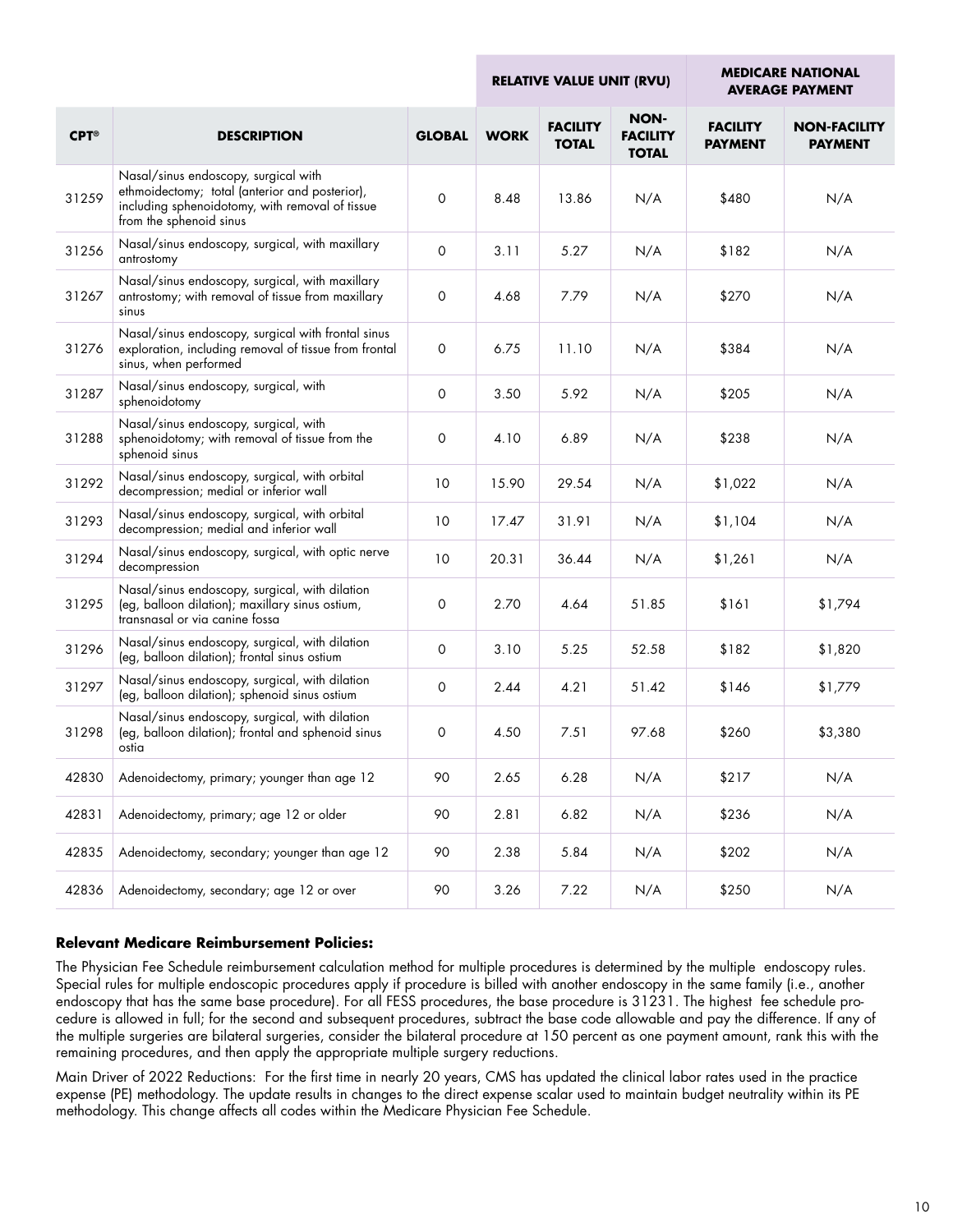#### **PHYSICIAN PROFESSIONAL PAYMENT EXAMPLES**

The following case examples are based upon the 2022 Medicare Physician Fee Schedule. The coding and national Medicare average payments reflect a procedure in which a balloon is the only tool used and no tissue is removed. Per AMA and AAO-HNS guidance, when balloons are used as a tool in FESS and when tissue is removed, the traditional FESS codes should be used.

#### EXAMPLE #1

A patient undergoes an unilateral maxillary sinus balloon dilation unilateral maxillary sinus balloon dilation and unilateral frontal sinus balloon dilation.

| <b>UNILATERAL PROCEDURES CPT<sup>®</sup> CODES</b>                                                                                              | <b>2022 MEDICARE NON-FACILITY PAYMENT</b><br>(PHYSICIAN OFFICE - POS 11)* | <b>2022 MEDICARE FACILITY PAYMENT</b><br>(ASC - POS 24 OR HOSPITAL - POS 22) |
|-------------------------------------------------------------------------------------------------------------------------------------------------|---------------------------------------------------------------------------|------------------------------------------------------------------------------|
| 31296<br>Nasal/sinus endoscopy, surgical, with<br>dilation (eg, balloon dilation); frontal sinus<br>ostium                                      | $$1,820$ (100%)                                                           | \$182(100%)                                                                  |
| 31295-51<br>Nasal/sinus endoscopy, surgical, with<br>dilation (eg, balloon dilation); maxillary sinus<br>ostium, transnasal or via canine fossa | $$1,794$ (100%) - \$196 (31231) = \$1,598                                 | $$161 (100\%) - $65 (31231) = $96$                                           |
| <b>Total Estimated Medicare Payment:</b>                                                                                                        | \$3,418                                                                   | \$278                                                                        |

#### EXAMPLE #2

A patient undergoes a bilateral maxillary sinus balloon dilation and bilateral frontal sinus balloon dilation.

| <b>BILATERAL PROEDURES CPT<sup>®</sup> CODES</b>                                                                                                   | <b>2022 MEDICARE NON-FACILITY PAYMENT</b><br>(PHYSICIAN OFFICE - POS 11)* | <b>2022 MEDICARE FACILITY PAYMENT</b><br>(ASC - POS 24 OR HOSPITAL - POS 22) |
|----------------------------------------------------------------------------------------------------------------------------------------------------|---------------------------------------------------------------------------|------------------------------------------------------------------------------|
| 31296-50<br>Nasal/sinus endoscopy, surgical, with<br>dilation (eg, balloon dilation); frontal sinus<br>ostium                                      | $$1,820 \times 150\% = $2,730$                                            | $$182 \times 150\% = $273$                                                   |
| 31295-50-51<br>Nasal/sinus endoscopy, surgical, with<br>dilation (eg, balloon dilation); maxillary sinus<br>ostium, transnasal or via canine fossa | $$1,794 \times 150\% =$<br>$$2,691 - $196 (31231) = $2,495$               | $$161 \times 150\% =$<br>$$242 - $65 (31231) = $177$                         |
| <b>Total Estimated Medicare Payment:</b>                                                                                                           | \$5,225                                                                   | \$450                                                                        |

\*Non-facility payment includes the cost of disposables.

#### EXAMPLE #3

A patient undergoes a bilateral frontal balloon dilation, bilateral maxillary FESS, total ethmoidectomy, and sphenoid FESS.

| <b>CPT<sup>®</sup> CODES</b>                                                                                                                                                      | <b>2021 PHYSICIAN PAYMENT</b>                        | <b>2022 PHYSICIAN PAYMENT</b>                        |
|-----------------------------------------------------------------------------------------------------------------------------------------------------------------------------------|------------------------------------------------------|------------------------------------------------------|
|                                                                                                                                                                                   | <b>FACILITY</b>                                      | <b>FACILITY</b>                                      |
| 31259-50<br>Nasal/sinus endoscopy, surgical, with<br>ethmoidectomy; total (anterior and posterior),<br>including sphenoidotomy, with removal of<br>tissue from the sphenoid sinus | $$478 \times 150\% = $717$                           | $$480 \times 150\% = $720$                           |
| 31267-50-51<br>Nasal/sinus endoscopy, surgical, with<br>maxillary antrostomy; with removal of tissue<br>from maxillary sinus                                                      | $$268 \times 150\% =$<br>$$402 - $65 (31231) = $337$ | $$270 \times 150\% =$<br>$$405 - $65 (31231) = $340$ |
| 31296-50-51<br>Nasal/sinus endoscopy, surgical, with<br>dilation (eg, balloon dilation); frontal sinus<br>ostium                                                                  | $$181 \times 150\% =$<br>$$272 - $65 (31231) = $207$ | $$182 \times 150\% =$<br>$$273 - $65 (31231) = $208$ |
| <b>Total Estimated Medicare Payment:</b>                                                                                                                                          | \$1,261                                              | \$1,268                                              |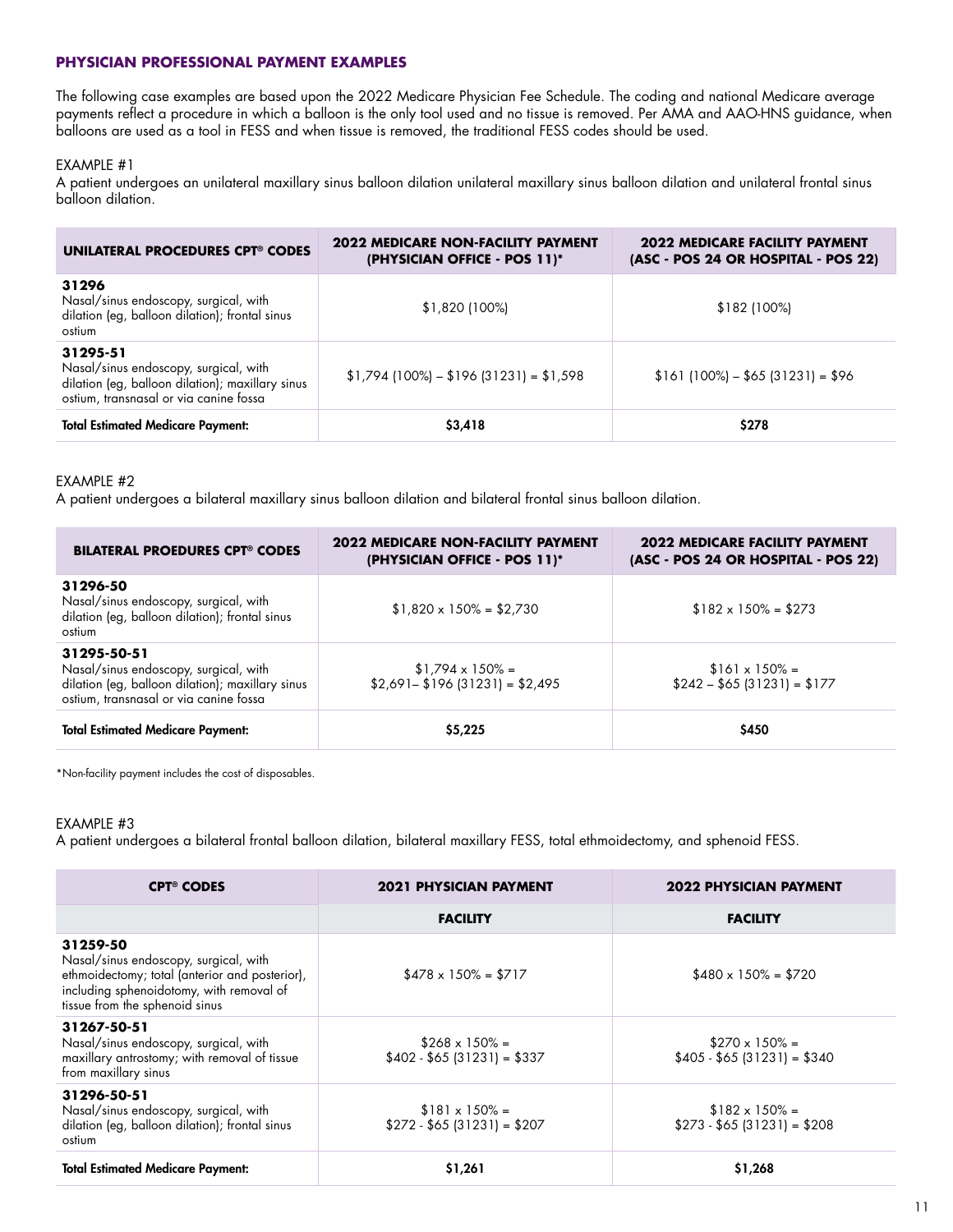# EXAMPLE #4

A patient undergoes a bilateral frontal balloon dilation, bilateral maxillary FESS, anterior ethmoidectomy, and sphenoid balloon dilation.

| <b>CPT<sup>®</sup> CODES</b>                                                                                                 | 2021 PHYSICIAN PAYMENT                               | <b>2022 PHYSICIAN PAYMENT</b>                        |
|------------------------------------------------------------------------------------------------------------------------------|------------------------------------------------------|------------------------------------------------------|
|                                                                                                                              | <b>FACILITY</b>                                      | <b>FACILITY</b>                                      |
| 31267-50<br>Nasal/sinus endoscopy, surgical, with<br>maxillary antrostomy; with removal of tissue<br>from maxillary sinus    | $$268 \times 150\% = $402$                           | $$270 \times 150\% = $405$                           |
| 31254-50-51<br>Nasal/sinus endoscopy, surgical with<br>ethmoidectomy; partial (anterior)                                     | $$246 \times 150\% =$<br>$$369 - $65 (31231) = $304$ | $$247 \times 150\% =$<br>$$371 - $65 (31231) = $306$ |
| 31298-50-51<br>Nasal/sinus endoscopy, surgical, with<br>dilation (eg, balloon dilation); frontal and<br>sphenoid sinus ostia | $$259 \times 150\% =$<br>$$388 - $65 (31231) = $323$ | $$260 \times 150\% =$<br>$$390 - $65 (31231) = $325$ |
| <b>Total Estimated Medicare Payment:</b>                                                                                     | \$1,029                                              | \$1,036                                              |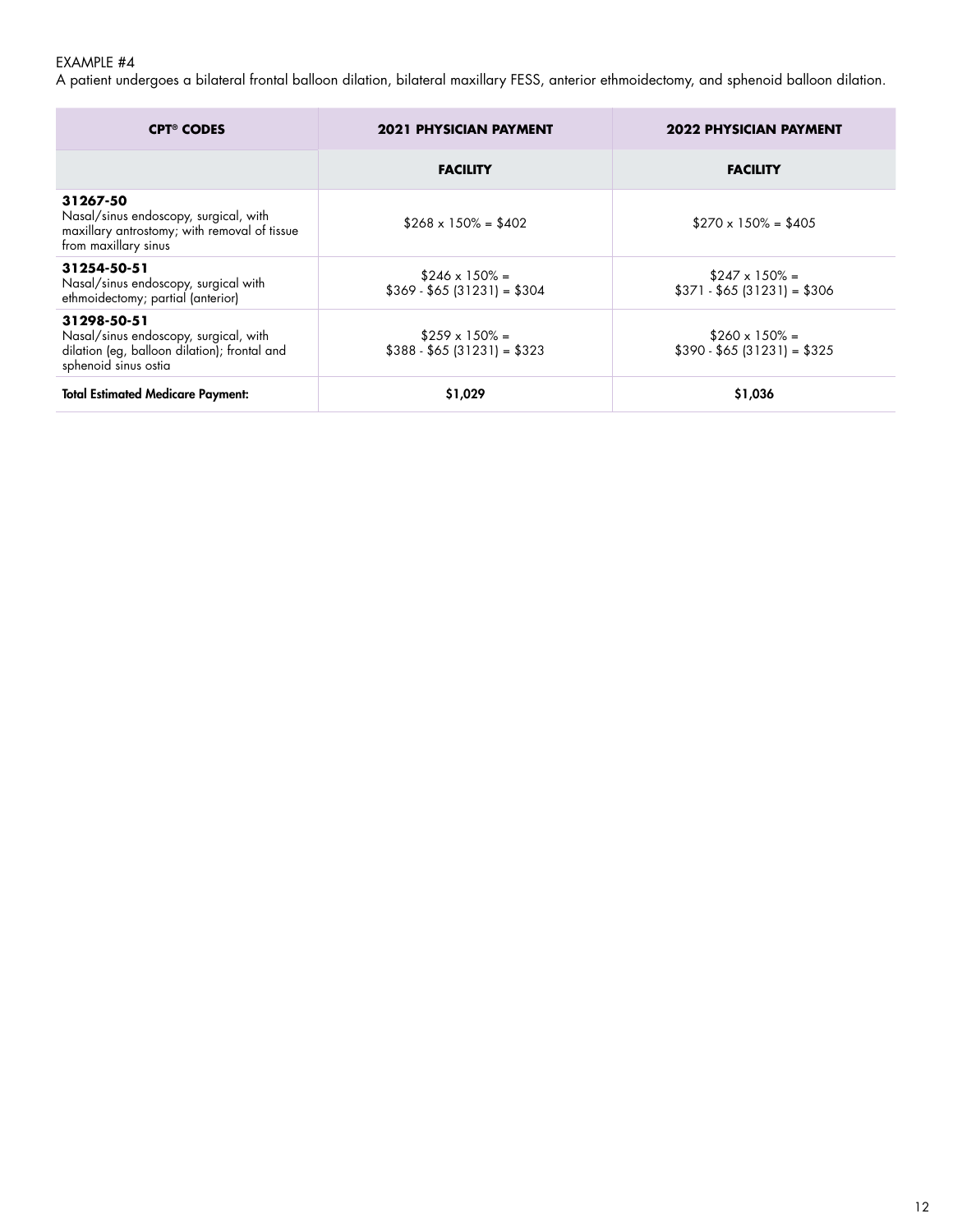# EUSTACHIAN TUBE BALLOON DILATION

CPT codes 69705 and 69706 report unilateral or bilateral eustachian tube balloon dilation (ETBD). If concomitant procedures are performed during the same service, providers are to report the appropriate codes to describe the procedures performed.

П

### **CY 2022 FINAL PHYSICIAN PAYMENT**

|                                     |                                                                                                                                                                                                                                                                                                          |               |             | <b>RELATIVE VALUE UNIT (RVU)</b> |                                         | <b>MEDICARE NATIONAL</b><br><b>AVERAGE PAYMENT</b> |                                       |
|-------------------------------------|----------------------------------------------------------------------------------------------------------------------------------------------------------------------------------------------------------------------------------------------------------------------------------------------------------|---------------|-------------|----------------------------------|-----------------------------------------|----------------------------------------------------|---------------------------------------|
| $CPT^{\circledcirc}$<br><b>CODE</b> | <b>DESCRIPTION</b>                                                                                                                                                                                                                                                                                       | <b>GLOBAL</b> | <b>WORK</b> | <b>FACILITY</b><br><b>TOTAL</b>  | NON-<br><b>FACILITY</b><br><b>TOTAL</b> | <b>FACILITY</b><br><b>PAYMENT</b>                  | <b>NON-FACILITY</b><br><b>PAYMENT</b> |
| 69420                               | Myringotomy including aspiration and/or<br>eustachian tube inflation                                                                                                                                                                                                                                     | 10            | 1.38        | 3.55                             | 5.72                                    | \$123                                              | \$198                                 |
| 69421                               | Myringotomy including aspiration and/or<br>eustachian tube inflation requiring general<br>anesthesia                                                                                                                                                                                                     | 10            | 1.78        | 4.50                             | N/A                                     | \$156                                              | N/A                                   |
| 69424                               | Ventilating tube removal requiring general<br>anesthesia                                                                                                                                                                                                                                                 | 0             | 0.85        | 1.77                             | 3.88                                    | \$61                                               | \$134                                 |
| 69433                               | Tympanostomy (requiring insertion of ventilating<br>tube), local or topical anesthesia                                                                                                                                                                                                                   | 10            | 1.57        | 3.89                             | 6.04                                    | \$135                                              | \$209                                 |
| 69436                               | Tympanostomy (requiring insertion of ventilating<br>tube), general anesthesia                                                                                                                                                                                                                            | 10            | 2.01        | 4.72                             | N/A                                     | \$163                                              | N/A                                   |
| 69501                               | Transmastoid antrotomy (simple mastoidectomy)                                                                                                                                                                                                                                                            | 90            | 9.21        | 21.28                            | N/A                                     | \$736                                              | N/A                                   |
| 69502                               | Mastoidectomy; complete                                                                                                                                                                                                                                                                                  | 90            | 12.56       | 28.21                            | N/A                                     | \$976                                              | N/A                                   |
| 69505                               | Mastoidectomy; modified radical                                                                                                                                                                                                                                                                          | 90            | 13.17       | 37.01                            | N/A                                     | \$1,281                                            | N/A                                   |
| 69511                               | Mastoidectomy; radical                                                                                                                                                                                                                                                                                   | 90            | 13.70       | 37.86                            | N/A                                     | \$1,310                                            | N/A                                   |
| 69540                               | Excision aural polyp                                                                                                                                                                                                                                                                                     | 10            | 1.25        | 3.87                             | 6.38                                    | \$134                                              | \$221                                 |
| 69610                               | Tympanic membrane repair, with or without site<br>preparation of perforation for closure, with or<br>without patch                                                                                                                                                                                       | 10            | 4.47        | 8.49                             | 11.43                                   | \$294                                              | \$396                                 |
| 69620                               | Myringoplasty (surgery confined to drumhead and<br>donor area)                                                                                                                                                                                                                                           | 90            | 6.03        | 14.74                            | 22.37                                   | \$510                                              | \$774                                 |
| 69631                               | Tympanoplasty without mastoidectomy, (including<br>canalplasty, atticotomy and/or middle ear<br>surgery), initial or revision; without ossicular chain<br>reconstruction                                                                                                                                 | 90            | 10.05       | 26.71                            | N/A                                     | \$924                                              | N/A                                   |
| 69632                               | Tympanoplasty without mastoidectomy (including<br>canalplasty, atticotomy and/or middle ear surgery),<br>initial or revision; with ossicular chain reconstruction<br>(eg, postfenestration)                                                                                                              | 90            | 12.96       | 32.59                            | N/A                                     | \$1,128                                            | N/A                                   |
| 69633                               | Tympanoplasty without mastoidectomy (including<br>canalplasty, atticotomy and/or middle ear surgery),<br>initial or revision; with ossicular chain reconstruction<br>and synthetic prosthesis (eg, partial ossicular<br>replacement prosthesis [PORP], total ossicular<br>replacement prosthesis [TORP]) | 90            | 12.31       | 31.56                            | N/A                                     | \$1,092                                            | N/A                                   |
| 69635                               | Tympanoplasty with antrotomy or mastoidotomy;<br>without ossicular chain reconstruction                                                                                                                                                                                                                  | 90            | 13.51       | 38.18                            | N/A                                     | \$1,321                                            | N/A                                   |
| 69636                               | Tympanoplasty with antrotomy or mastoidotomy<br>(including canalplasty, atticotomy, middle ear<br>surgery, and/or tympanic membrane repair); with<br>ossicular chain reconstruction                                                                                                                      | 90            | 15.43       | 42.41                            | N/A                                     | \$1,468                                            | N/A                                   |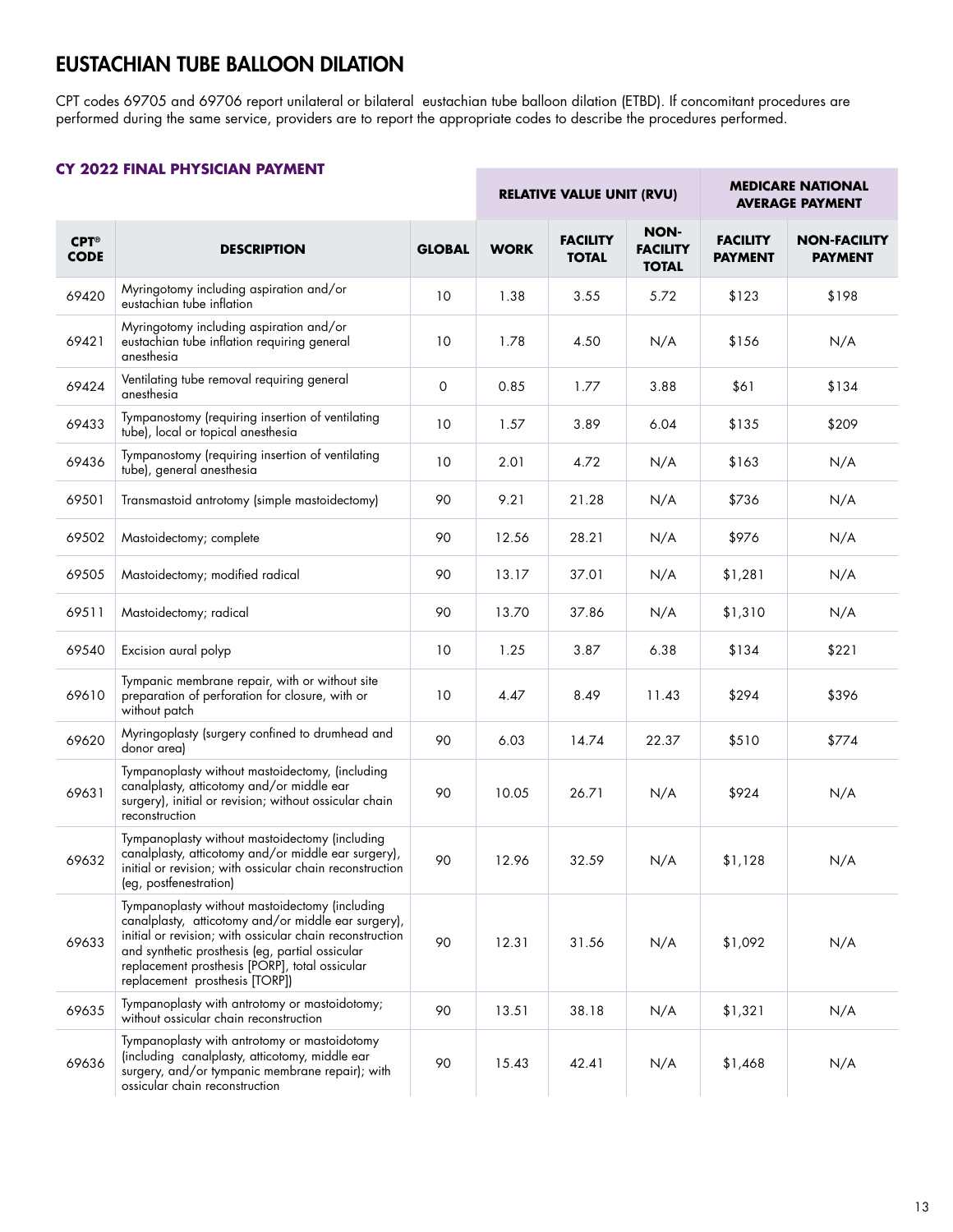|                                     |                                                                                                                                                                                                                                                                                                                            | <b>RELATIVE VALUE UNIT (RVU)</b> |             |                                 | <b>MEDICARE NATIONAL</b><br><b>AVERAGE PAYMENT</b> |                                         |                                       |
|-------------------------------------|----------------------------------------------------------------------------------------------------------------------------------------------------------------------------------------------------------------------------------------------------------------------------------------------------------------------------|----------------------------------|-------------|---------------------------------|----------------------------------------------------|-----------------------------------------|---------------------------------------|
| $CPT^{\circledcirc}$<br><b>CODE</b> | <b>DESCRIPTION</b>                                                                                                                                                                                                                                                                                                         | <b>GLOBAL</b>                    | <b>WORK</b> | <b>FACILITY</b><br><b>TOTAL</b> | <b>NON-</b><br><b>FACILITY</b><br><b>TOTAL</b>     | <b>FACILITY</b><br><b>PAYMENT</b>       | <b>NON-FACILITY</b><br><b>PAYMENT</b> |
| 69637                               | Tympanoplasty with antrotomy or mastoidotomy<br>(including canalplasty, atticotomy, middle ear<br>surgery, and/or tympanic membrane repair);<br>with ossicular chain reconstruction and synthetic<br>prosthesis (eg, partial ossicular replacement<br>prosthesis [PORP], total ossicular replacement<br>prosthesis [TORP]) | 90                               | 15.32       | 43.25                           | N/A                                                | \$1,497                                 | N/A                                   |
| 69641                               | Tympanoplasty with mastoidectomy (including<br>canalplasty, middle ear surgery, tympanic<br>membrane repair); without ossicular chain<br>reconstruction                                                                                                                                                                    | 90                               | 12.89       | 31.28                           | N/A                                                | \$1,082                                 | N/A                                   |
| 69642                               | Tympanoplasty with mastoidectomy (including<br>canalplasty, middle ear surgery, tympanic<br>membrane repair); with ossicular chain<br>reconstruction                                                                                                                                                                       | 90                               | 17.06       | 40.13                           | N/A                                                | \$1,389                                 | N/A                                   |
| 69643                               | Tympanoplasty with mastoidectomy (including<br>canalplasty, middle ear surgery, tympanic<br>membrane repair); with intact or reconstructed wall,<br>without ossicular chain reconstruction                                                                                                                                 | 90                               | 15.59       | 36.72                           | N/A                                                | \$1,271                                 | N/A                                   |
| 69644                               | Tympanoplasty with mastoidectomy (including<br>canalplasty, middle ear surgery, tympanic<br>membrane repair); with intact or reconstructed wall,<br>with ossicular chain reconstruction                                                                                                                                    | 90                               | 17.23       | 45.31                           | N/A                                                | \$1,568                                 | N/A                                   |
| 69645                               | Tympanoplasty with mastoidectomy (including<br>canalplasty, middle ear surgery, tympanic<br>membrane repair); radical or complete, without<br>ossicular chain reconstruction                                                                                                                                               | 90                               | 16.71       | 44.59                           | N/A                                                | \$1,543                                 | N/A                                   |
| 69646                               | Tympanoplasty with mastoidectomy (including<br>canalplasty, middle ear surgery, tympanic<br>membrane repair); radical or complete, with<br>ossicular chain reconstruction                                                                                                                                                  | 90                               | 18.37       | 47.19                           | N/A                                                | \$1,633                                 | N/A                                   |
| 69705                               | Nasopharyngoscopy, surgical, with dilation of<br>eustachian tube (ie, balloon dilation); unilateral                                                                                                                                                                                                                        | 0                                | 3.00        | 5.11                            | 85.01                                              | \$177                                   | \$2,942                               |
| 69706                               | Nasopharyngoscopy, surgical, with dilation of<br>eustachian tube (ie, balloon dilation); bilateral                                                                                                                                                                                                                         | $\mathsf O$                      | 4.27        | 7.14                            | 87.75                                              | \$247                                   | \$3,037                               |
| 69799                               | Unlisted procedure, middle ear                                                                                                                                                                                                                                                                                             | YYY*                             |             | $N/A**$                         | $N/A**$                                            | At the<br>discretion of<br>the payor*** | At the discretion<br>of the payor***  |

\* Contractor Priced \*\* Unlisted CPT® codes have no RVUs assigned to them under the Medicare Physician Fee Schedule

\*\*\* Payment for unlisted codes is on a case-by-case basis. Contact the patient's health plan for verification of coverage and payment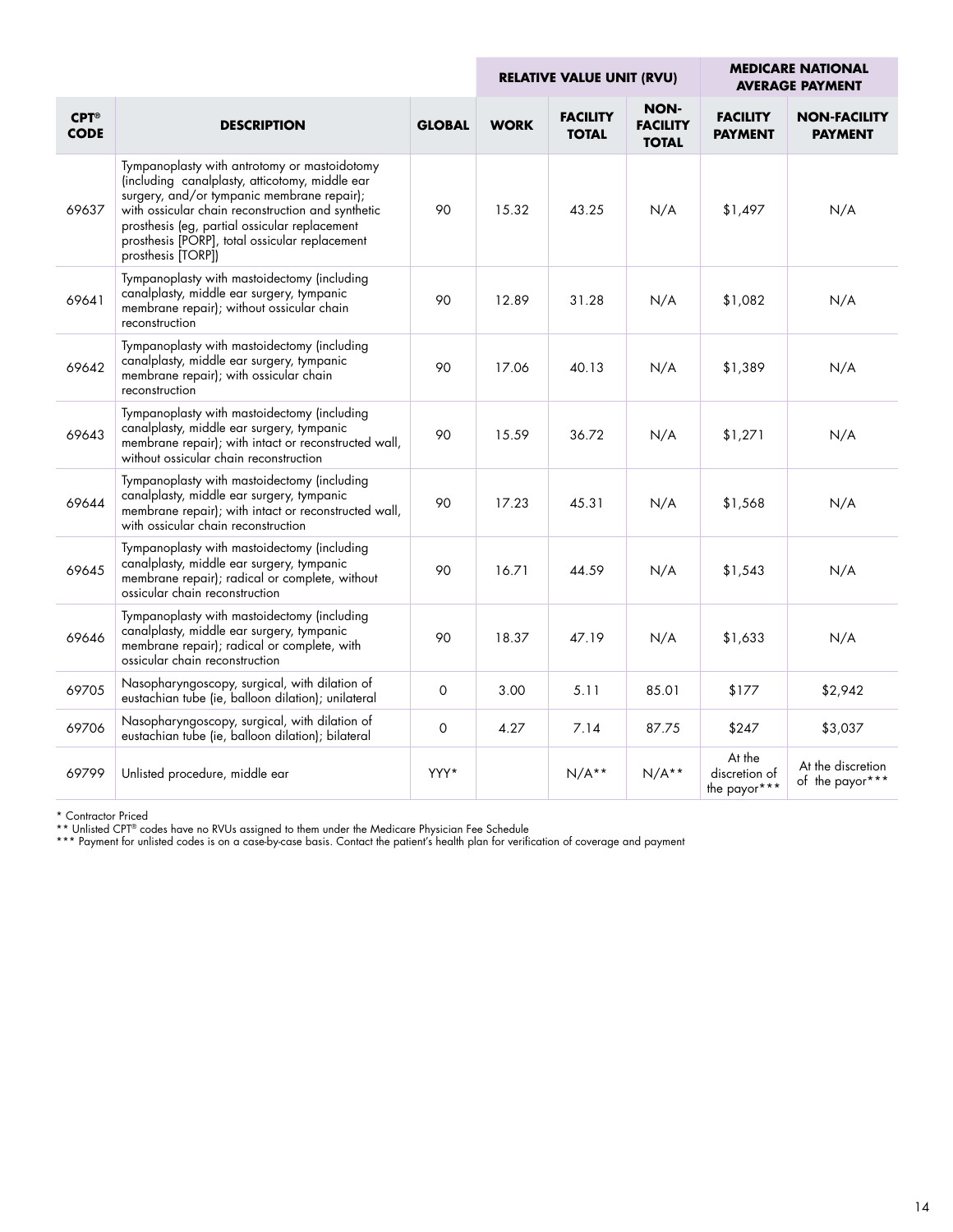#### **PHYSICIAN PROFESSIONAL PAYMENT EXAMPLES**

The following case examples are based upon the 2022 Medicare Physician Fee Schedule.

#### EXAMPLE #1

A patient undergoes a stand-alone unilateral eustachian tube balloon dilation (ETBD).

| <b>CPT<sup>®</sup> CODES</b>                                                                                    | <b>2022 MEDICARE NON-FACILITY PAYMENT</b><br>(PHYSICIAN OFFICE - POS 11)* | <b>2022 MEDICARE FACILITY PAYMENT</b><br>(ASC - POS 24 OR HOSPITAL - POS 22) |
|-----------------------------------------------------------------------------------------------------------------|---------------------------------------------------------------------------|------------------------------------------------------------------------------|
| 69705<br>Nasopharyngoscopy, surgical, with dilation<br>of eustachian tube (ie, balloon dilation);<br>unilateral | \$2.942                                                                   | \$177                                                                        |
| <b>Total Estimated Medicare Payment:</b>                                                                        | \$2,942                                                                   | \$177                                                                        |

\*Non-facility payment includes the cost of disposables.

### EXAMPLE #2

A patient undergoes a stand-alone bilateral eustachian tube balloon dilation (ETBD)

| <b>CPT<sup>®</sup> CODES</b>                                                                                   | <b>2022 MEDICARE NON-FACILITY PAYMENT</b><br>(PHYSICIAN OFFICE - POS 11)* | <b>2022 MEDICARE FACILITY PAYMENT</b><br>(ASC - POS 24 OR HOSPITAL - POS 22) |
|----------------------------------------------------------------------------------------------------------------|---------------------------------------------------------------------------|------------------------------------------------------------------------------|
| 69706<br>Nasopharyngoscopy, surgical, with dilation<br>of eustachian tube (ie, balloon dilation);<br>bilateral | \$3,037                                                                   | \$247                                                                        |
| <b>Total Estimated Medicare Payment:</b>                                                                       | \$3,037                                                                   | \$247                                                                        |

\*Non-facility payment includes the cost of disposables.

#### EXAMPLE #3

A patient undergoes a procedure including bilateral ETBD, a septoplasty and a turbinate out fracture, and a frontal balloon dilation without FESS.

| <b>CPT<sup>®</sup> CODES</b>                                                                                            | <b>2022 MEDICARE FACILITY PAYMENT</b><br>(ASC - POS 24 OR HOSPITAL - POS 22) |
|-------------------------------------------------------------------------------------------------------------------------|------------------------------------------------------------------------------|
| 30520<br>Septoplasty or submucous resection, with or without cartilage scoring, contouring or replacement<br>with graft | \$703 (100%)                                                                 |
| 30930-51<br>Fracture nasal inferior turbinate(s), therapeutic                                                           | $$120 \times 50\% = $60$                                                     |
| 69706-51<br>Nasopharyngoscopy, surgical, with dilation of eustachian tube (ie, balloon dilation); bilateral             | $$247 \times 50\% = $124$                                                    |
| <b>Total Estimated Medicare Payment:</b>                                                                                | \$887                                                                        |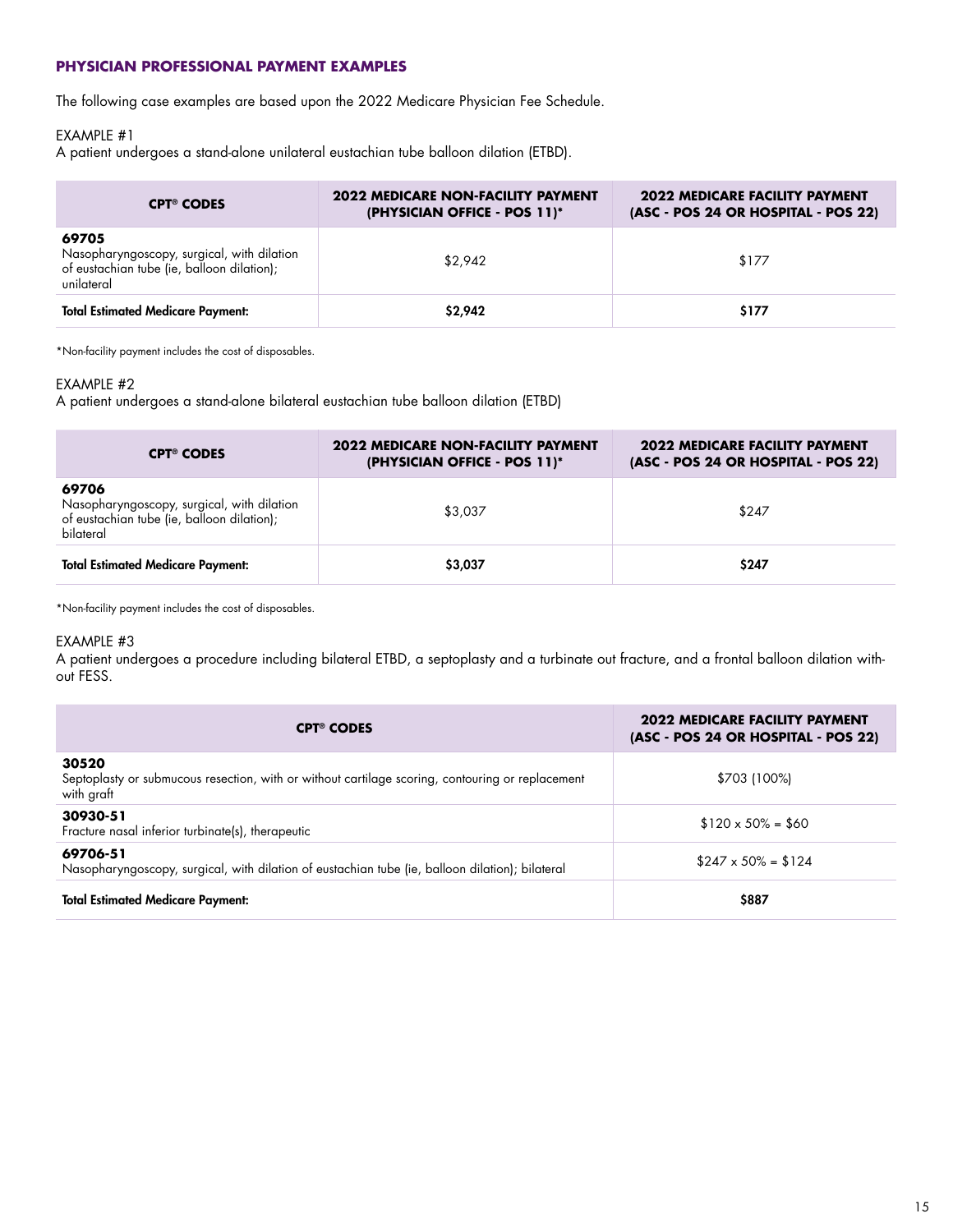### **NCCI EDITS**

Background: 2021 NCCI edits bundled CPT® code 69705 (Nasopharyngoscopy, surgical, with dilation of Eustachian tube; unilateral) and CPT® code 69706 (Nasopharyngoscopy, surgical, with dilation of Eustachian tube; bilateral) with a large number of procedural codes. Performing any combination of these procedures on the same date of service resulted in the inability to report, and subsequently receive payment for ETBD.

January 2022 Update: NCCI has revised or deleted a number of edits impacting ETBD. In some instances, a modifier may now be used to indicate an exception is appropriate. For example, if a surgeon determines that ETBD, in combination with BSP and/or FESS, is medically necessary, they can now complete the surgery on the same date of service and attach a modifier -59 to report a separate procedure. There are still instances where the edits continue to bundle ETBD (69705 ad 69706) with other procedures, and a review of the full list of revised or deleted edits is recommended.

#### EXAMPLE #4

A patient undergoes a bilateral ETBD with balloon sinuplasty. In the office setting, the ETBD is the primary procedure for multiple procedure calculations, as it has the highest allowable, where in the facility setting the primary procedure would be 31296-50. However, January 2022 NCCI edits would require modifier -59 with 69706 in either setting, to indicate distinct and separate medically necessary procedure.

| <b>CPT<sup>®</sup> CODES</b>                                                                                                                       | 2022 MEDICARE NON-FACILITY PAYMENT<br>(PHYSICIAN OFFICE - POS 11)* | 2022 MEDICARE FACILITY PAYMENT<br>(ASC - POS 24 OR HOSPITAL - POS 22) |
|----------------------------------------------------------------------------------------------------------------------------------------------------|--------------------------------------------------------------------|-----------------------------------------------------------------------|
| 69706-59<br>Nasopharyngoscopy, surgical, with dilation<br>of eustachian tube (ie, balloon dilation);<br>bilateral                                  | \$3.037                                                            | $$247 - $65 (31231) = $182$                                           |
| 31296-50<br>Nasal/sinus endoscopy, surgical, with<br>dilation (eg, balloon dilation); frontal sinus<br>ostium                                      | $$1,820 \times 150\% =$<br>$$2,730 - $196 (31231) = $2,534$        | $$182 \times 150\% = $273$                                            |
| 31295-50-51<br>Nasal/sinus endoscopy, surgical, with<br>dilation (eg, balloon dilation); maxillary sinus<br>ostium, transnasal or via canine fossa | $$1,794 \times 150\% =$<br>$$2,691 - $196 (31231) = $2,495$        | $$161 \times 150\% =$<br>$$242 - $65 (31231) = $177$                  |
| <b>Total Estimated Medicare Payment:</b>                                                                                                           | \$8,066                                                            | \$632                                                                 |

\*Non-facility payment includes the cost of disposables.

#### EXAMPLE #5

A patient undergoes a bilateral frontal balloon dilation, bilateral maxillary FESS, total ethmoidectomy, and sphenoid FESS, along with bilateral ETBD.

| <b>CPT<sup>®</sup> CODES</b>                                                                                                                                                      | <b>2021 PHYSICIAN PAYMENT</b>                        | <b>2022 PHYSICIAN PAYMENT</b>                        |
|-----------------------------------------------------------------------------------------------------------------------------------------------------------------------------------|------------------------------------------------------|------------------------------------------------------|
|                                                                                                                                                                                   | <b>FACILITY</b>                                      | <b>FACILITY</b>                                      |
| 31259-50<br>Nasal/sinus endoscopy, surgical, with<br>ethmoidectomy; total (anterior and posterior),<br>including sphenoidotomy, with removal of<br>tissue from the sphenoid sinus | $$478 \times 150\% = $717$                           | $$480 \times 150\% = $720$                           |
| 31267-50-51<br>Nasal/sinus endoscopy, surgical, with<br>maxillary antrostomy; with removal of tissue<br>from maxillary sinus                                                      | $$268 \times 150\% =$<br>$$402 - $65 (31231) = $337$ | $$270 \times 150\% =$<br>$$405 - $65 (31231) = $340$ |
| 31296-50-51<br>Nasal/sinus endoscopy, surgical, with<br>dilation (eg, balloon dilation); frontal sinus<br>ostium                                                                  | $$181 \times 150\% =$<br>$$272 - $65 (31231) = $207$ | $$182 \times 150\% =$<br>$$273 - $65 (31231) = $208$ |
| 69706-59<br>Nasopharyngoscopy, surgical, with dilation<br>of eustachian tube (ie, balloon dilation);<br>bilateral                                                                 | Bundled - no exception<br>recognized by NCCI         | $$247 - $65 (31231) = $182$                          |
| <b>Total Estimated Medicare Payment:</b>                                                                                                                                          | \$1,261                                              | \$1,450                                              |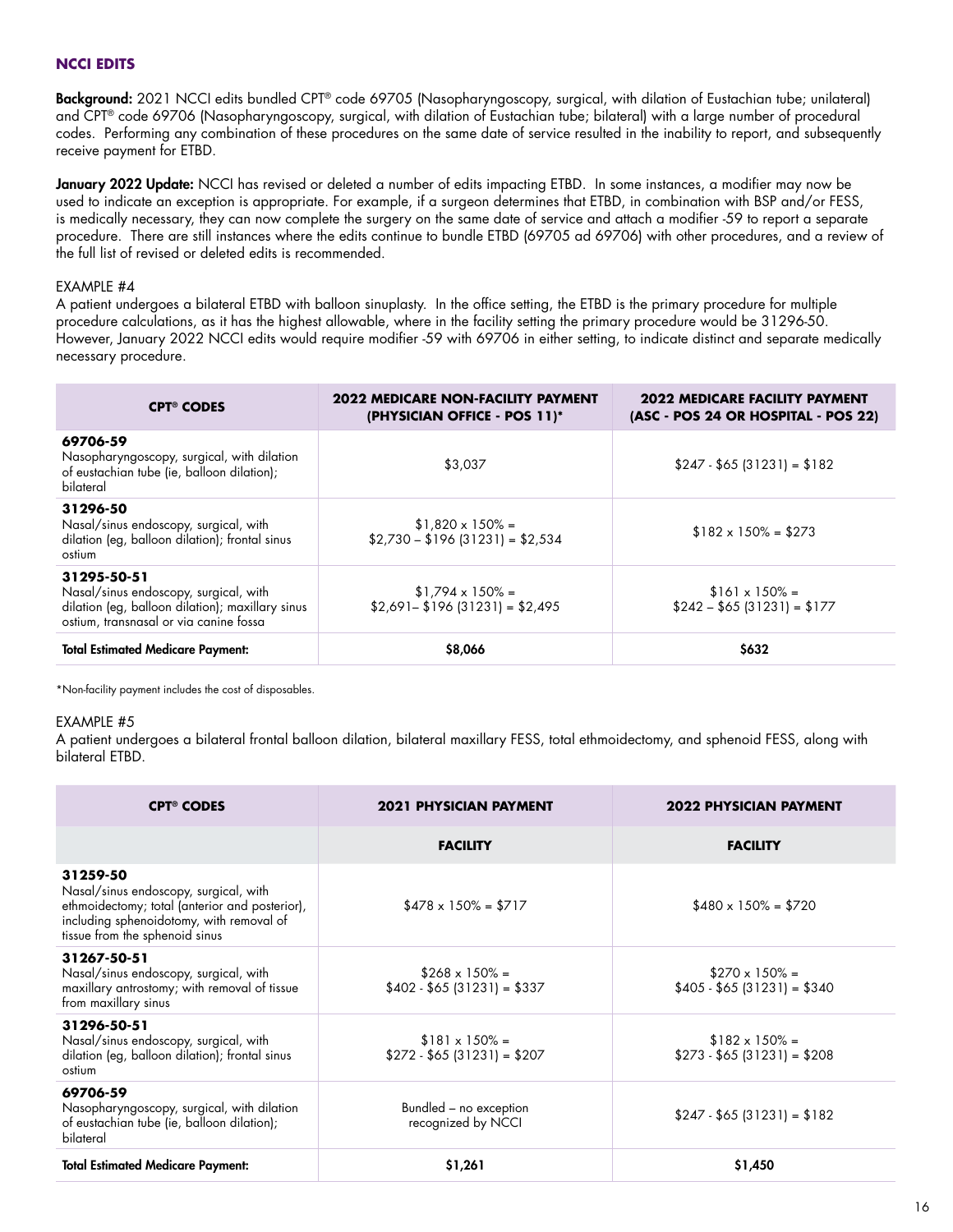# AIRWAY ENDOSCOPIC SURGERY

# **CY 2022 FINAL PHYSICIAN PAYMENT**

|                                     |                                                                                                                                                                                                                  |               | <b>MEDICARE NATIONAL</b><br><b>RELATIVE VALUE UNIT (RVU)</b><br><b>AVERAGE PAYMENT</b> |                                 |                                         |                                   |                                       |
|-------------------------------------|------------------------------------------------------------------------------------------------------------------------------------------------------------------------------------------------------------------|---------------|----------------------------------------------------------------------------------------|---------------------------------|-----------------------------------------|-----------------------------------|---------------------------------------|
| $CPT^{\circledcirc}$<br><b>CODE</b> | <b>DESCRIPTION</b>                                                                                                                                                                                               | <b>GLOBAL</b> | <b>FACILITY</b><br><b>TOTAL</b>                                                        | <b>FACILITY</b><br><b>TOTAL</b> | NON-<br><b>FACILITY</b><br><b>TOTAL</b> | <b>FACILITY</b><br><b>PAYMENT</b> | <b>NON-FACILITY</b><br><b>PAYMENT</b> |
| 31526                               | Laryngoscopy direct, with or without tracheoscopy;<br>diagnostic, with operating microscope or telescope                                                                                                         | 0             | 2.57                                                                                   | 4.59                            | N/A                                     | \$159                             | N/A                                   |
| 31527                               | Laryngoscopy direct, with or without tracheoscopy;<br>with insertion of obturator                                                                                                                                | 0             | 3.27                                                                                   | 5.69                            | N/A                                     | \$197                             | N/A                                   |
| 31528                               | Laryngoscopy direct, with or without tracheoscopy;<br>with dilation, initial                                                                                                                                     | 0             | 2.37                                                                                   | 4.20                            | N/A                                     | \$145                             | N/A                                   |
| 31529                               | Laryngoscopy direct, with or without tracheoscopy;<br>with dilation, subsequent                                                                                                                                  | 0             | 2.68                                                                                   | 4.72                            | N/A                                     | \$163                             | N/A                                   |
| 31541                               | Laryngoscopy, direct, operative, with excision of<br>tumor and/or stripping of vocal cords or epiglottis;<br>with operating microscope or telescope                                                              | 0             | 4.52                                                                                   | 7.70                            | N/A                                     | \$266                             | N/A                                   |
| 31615                               | Tracheobronchoscopy through established<br>tracheostomy incision                                                                                                                                                 | $\mathsf O$   | 1.84                                                                                   | 3.38                            | 5.16                                    | \$117                             | \$179                                 |
| 31630                               | Bronchoscopy, rigid or flexible, including<br>fluoroscopic guidance, when performed, with<br>tracheal/bronchial dilation or closed reduction of<br>fracture                                                      | 0             | 3.81                                                                                   | 5.79                            | N/A                                     | \$200                             | N/A                                   |
| 31631                               | Bronchoscopy, rigid or flexible, including<br>fluoroscopic guidance, when performed; with<br>placement of tracheal stent(s) (includes tracheal/<br>bronchial dilation as required)                               | $\mathbf 0$   | 4.36                                                                                   | 6.61                            | N/A                                     | \$229                             | N/A                                   |
| 31641                               | Bronchoscopy, rigid or flexible, including<br>fluoroscopic guidance, when performed, with<br>destruction of tumor or relief of stenosis by any<br>method other than excision (eg, laser therapy,<br>cryotherapy) | 0             | 5.02                                                                                   | 7.47                            | N/A                                     | \$259                             | N/A                                   |

# COMPUTER ASSISTED SURGICAL NAVIGATION

## **CY 2022 FINAL PHYSICIAN PAYMENT**

|                                     |                                                                                 |               | <b>RELATIVE VALUE UNIT (RVU)</b> |                                 |                                         | <b>MEDICARE NATIONAL</b><br><b>AVERAGE PAYMENT</b> |                                       |
|-------------------------------------|---------------------------------------------------------------------------------|---------------|----------------------------------|---------------------------------|-----------------------------------------|----------------------------------------------------|---------------------------------------|
| $CPT^{\circledcirc}$<br><b>CODE</b> | <b>DESCRIPTION</b>                                                              | <b>GLOBAL</b> | <b>WORK</b>                      | <b>FACILITY</b><br><b>TOTAL</b> | NON-<br><b>FACILITY</b><br><b>TOTAL</b> | <b>FACILITY</b><br><b>PAYMENT</b>                  | <b>NON-FACILITY</b><br><b>PAYMENT</b> |
| $+61782*$                           | Stereotactic computer-assisted (navigational)<br>procedure; cranial, extradural | $ZZZ^**$      | 3.18                             | 5.08                            | N/A                                     | \$176                                              | N/A                                   |

\* Add-on codes are exempt from multiple procedure payment reduction, and so should be reimbursed at the full fee schedule amount identified by the payer.

\*\* The code is related to another service and is always included in the Global Period of the primary service.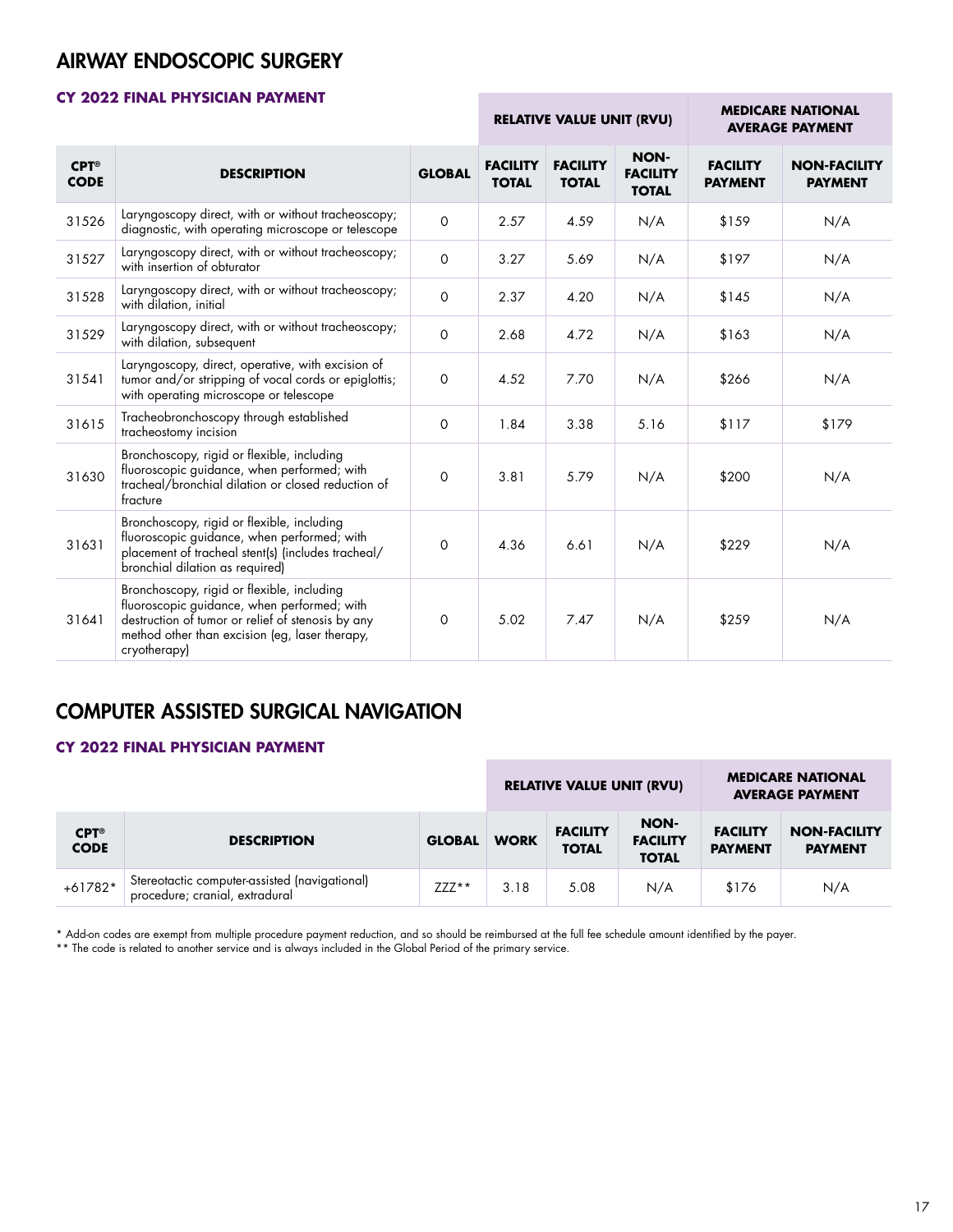# ICD-10-CM DIAGNOSIS CODES

| $ICD-10$                                       | <b>DESCRIPTION</b>                                            |
|------------------------------------------------|---------------------------------------------------------------|
| <b>BALLOON SINUPLASTY</b>                      |                                                               |
| <b>J32.0</b>                                   | <b>Chronic Maxillary Sinusitis</b>                            |
| <b>J32.1</b>                                   | Chronic Frontal Sinusitis                                     |
| J32.2                                          | Chronic Ethmoidal Sinusitis                                   |
| J32.3                                          | Chronic Sphenoidal Sinusitis                                  |
| <b>J32.4</b>                                   | Chronic Pansinusitis                                          |
| J32.8                                          | Other Chronic Sinusitis                                       |
| <b>J32.9</b>                                   | Chronic Sinusitis, Unspecified                                |
| <b>EUSTACHIAN TUBE BALLOON DILATION (ETBD)</b> |                                                               |
| H69.80                                         | Other Specified Disorders of Eustachian Tube, Unspecified Ear |
| H69.81                                         | Other Specified Disorders of Eustachian Tube, Right Ear       |
| H69.82                                         | Other Specified Disorders of Eustachian Tube, Left Ear        |
| H69.83                                         | Other Specified Disorders of Eustachian Tube, Bilateral       |

# **MODIFIERS**

| <b>MODIFIER</b> | <b>DESCRIPTION</b>                                                                                                                                                                                                                                                                                                                                                                                                   |
|-----------------|----------------------------------------------------------------------------------------------------------------------------------------------------------------------------------------------------------------------------------------------------------------------------------------------------------------------------------------------------------------------------------------------------------------------|
| 50              | <b>Bilateral Procedure:</b> When bilateral procedures are performed in the same session, append modifier 50 to the procedure.<br>50% payment reduction of the second procedure generally applies. Note: This modifier should not be appended to designated<br>"add-on" codes.                                                                                                                                        |
| 51              | <b>Multiple Procedures:</b> When multiple procedures, other than E/M Services, are performed at the same session by the same<br>provider, append to the additional procedure or service code(s). 50% payment reduction of the second procedure generally<br>applies, although Medicare applies a special endoscopic reimbursement methodology to certain codes. Use of modifier 51 is not<br>required by all payors. |
| 53              | <b>Discontinued Procedure:</b> Under certain circumstances, the physician may elect to terminate the procedure.                                                                                                                                                                                                                                                                                                      |
| 59              | Distinct Procedural Service: Under certain circumstances it may be necessary to indicate that a procedure or service was<br>distinct or independent from other non-E/M services performed on the same day.                                                                                                                                                                                                           |
| 73              | Discontinued Outpatient Hospital/Ambulatory Surgery (ASC) Procedure PRIOR TO the Administration of<br><b>Anesthesia:</b> Applied when extenuating circumstances require the cancellation of a procedure.                                                                                                                                                                                                             |
| 74              | Discontinued Outpatient Hospital/Ambulatory Surgery (ASC) Procedure AFTER Administration of Anesthesia:<br>Applies when extenuating circumstances require the cancellation of a procedure.                                                                                                                                                                                                                           |
| <b>RT</b><br>LT | Right Side: Used to identify procedures performed on the right side of the body.<br>Left Side: Used to identify procedures performed on the left side of the body.                                                                                                                                                                                                                                                   |